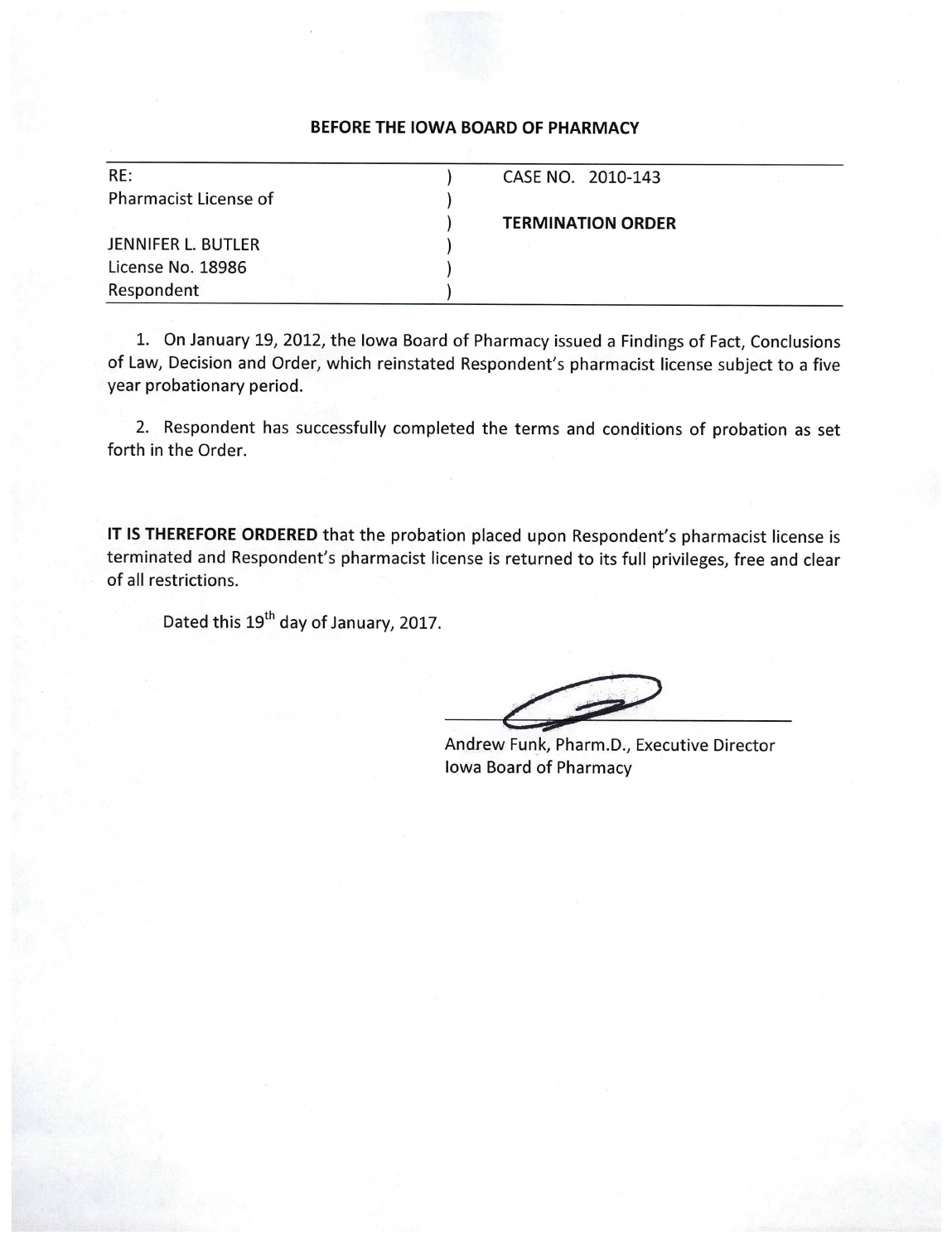#### STATE OF IOWA

### BEFORE THE IOWA BOARD OF PHARMACY

| IN THE MATTER OF THE        |                          |
|-----------------------------|--------------------------|
| <b>STATEMENT OF CHARGES</b> |                          |
| <b>AGAINST</b>              | CASE NO. 2010-143        |
| <b>JENNIFER L. BUTLER,</b>  | <b>NOTICE OF HEARING</b> |
| LICENSE No. 18986           |                          |
| RESPONDENT.                 |                          |

YOU ARE HEREBY NOTIFIED that on March  $\mathcal S$ , 2011, the Iowa Board of Pharmacy found probable cause to file a Statement of Charges against you. If any of the allegations against you are founded, the Board has authority to take disciplinary action against you under Iowa Code chapters 17A, 155A, and 272C (2005), and 657 Iowa Administrative Code chapters 35 and 36. A copy of the Statement of Charges is attached, and sets forth the particular statutes and rules which you are alleged to have violated, and further provides a short and plain statement of the matters asserted.

### A. TIME, PLACE, AND NATURE OF HEARING

1. Hearing. A disciplinary contested case hearing shall be held upon the Statement of Charges on June 29, 2011, before the Iowa Board of Pharmacy. The hearing shall be held during the aftemoon session, beginning at I p.m. and shall be located in the Board conference room located at 400 S.W. 8<sup>th</sup> Street, Des Moines, Iowa.

2. Presiding Officer. The Board shall serve as presiding officer, but the Board may request an Administrative Law Judge from the Department of Inspections and Appeals make initial rulings on prehearing matters, and be present to assist and advise the board at hearing.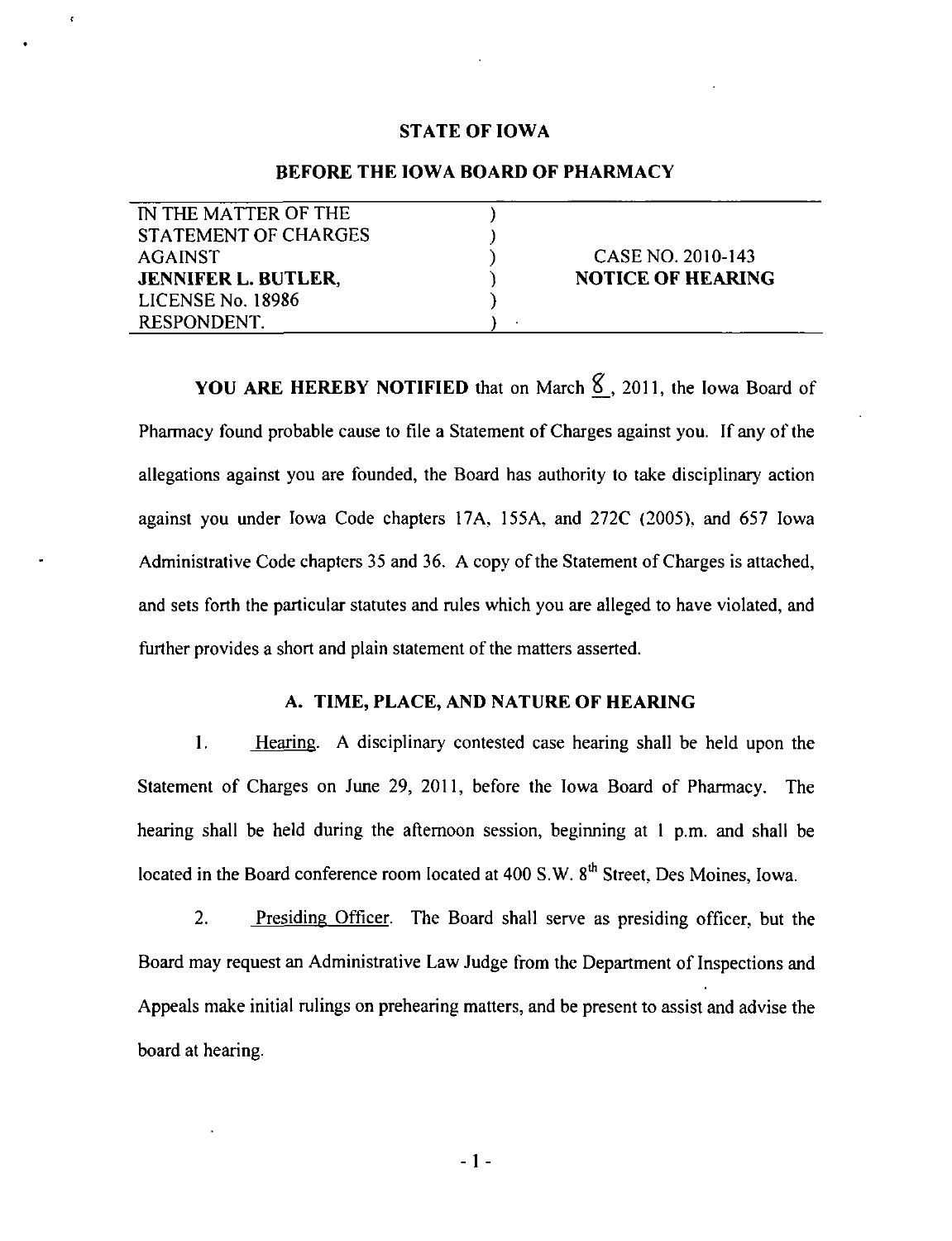$\cdot$  3. Hearing Procedures. The procedural rules governing the conduct of the hearing are found at 657 Iowa Administrative Code 35.19. At hearing you will be allowed the opportunity to respond to the charges against you, to produce evidence on your behalf, cross-examine witnesses, and examine any documents introduced at hearing. You may appear personally or be represented by counsel at your own expense. The hearing may be open to the public or closed to the public at the discretion of the Respondent.

4. Proseculion. The office of the Aitomey General is responsible for representing the public interest (the State) in this proceeding. Pleadings shall be filed with the Board and copies should be provided to counsel for the State at the following address:

> Scott M. Galenbeck Assistant Attomey General Iowa Attomey General's Office 2<sup>nd</sup> Floor, Hoover State Office Building Des Moines, Iowa 50319

5. Communications. You may contact the Board office (515-281-5944) with questions regarding this notice and other matters relating to these disciplinary proceedings. However, you may NOT contact individual members of the Pharmacy Board to discuss these proceedings by phone, letter, facsimile, e-mail, or in person. Board members may only receive information about the case when all parties have notice and an opportunity to participate, such as at the hearing or in pleadings you file with the Board office and serve upon all parties in the case. You may also direct questions relating to settlement of these proceedings to Assistant Attorney General Scott M. Galenbeck (515-281-6658).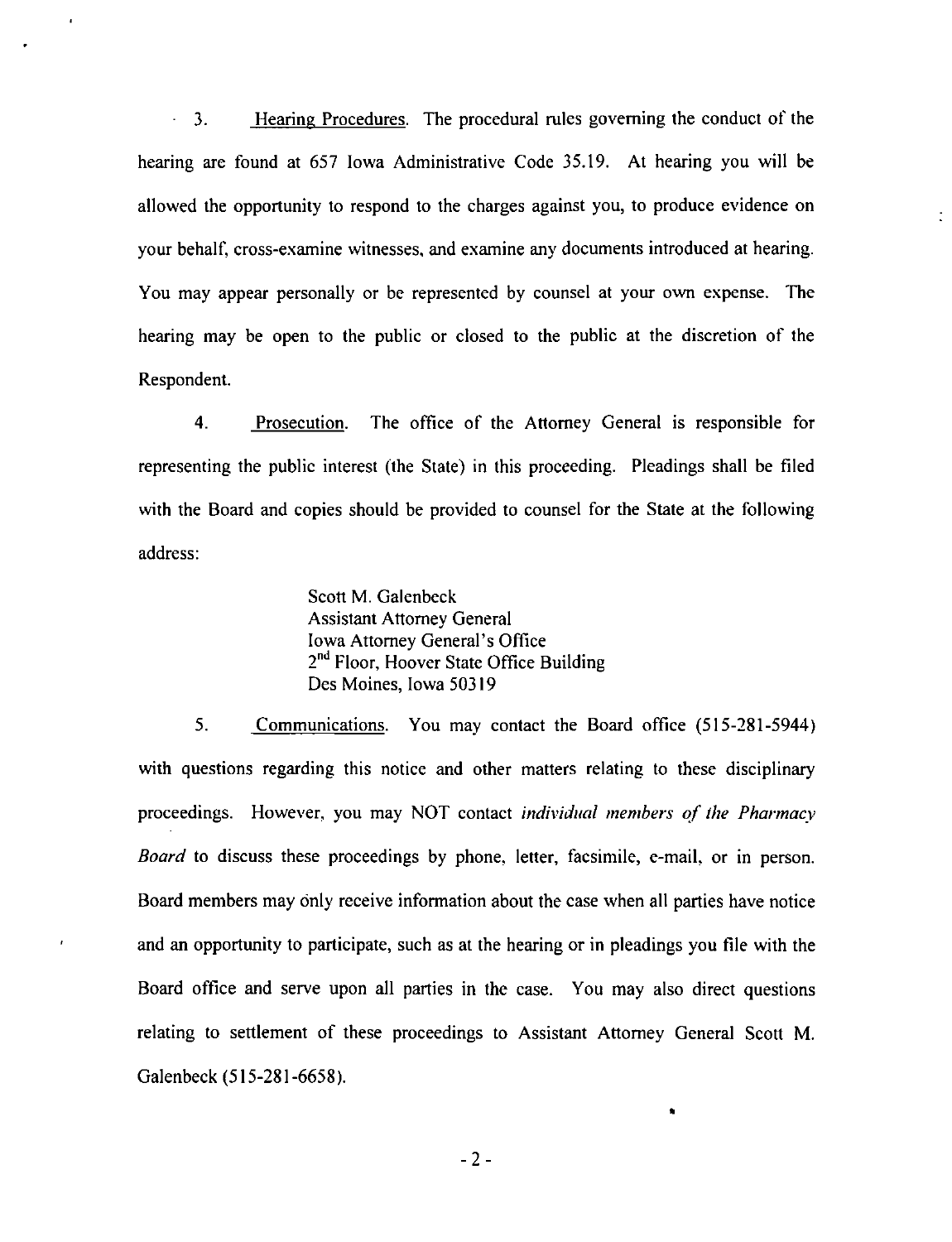#### B. LEGAL AUTHORITY AND JURISDICTION

1. Jurisdiction. The Board has jurisdiction in this matter pursuant to Iowa Code chapters 17A, 147, 148C, and 272C (2005).

2. Legal Authority. If any of the allegations against you are founded, the Board has authority to take disciplinary action against you under Iowa Code chapters 17A, 147, 148C, and 272C (2005) and 657 Iowa Administrative Code chapter 36.

3. Default. If you fail to appear at the hearing, the Board may enter a default decision or proceed wilh the hearing and render a decision in your absence, in accordance with Iowa Code section 17A.12(3) and 657 Iowa Administrative Code 35.21.

### C. SETTLEMENT

1. Settlement. This matter may be resolved by settlement agreement. The procedural rules goveming the Board's settlement process are found at 657 lowa Administrative Code 36.6. If you are interested in pursuing settlement of this matter, please contact Scott M. Galenbeck, Assistant Attomey General, at 515-281-6658, before June 10,2011.

2. On this  $10^{th}$  day of March, 2011, the Iowa Board of Pharmacy found probable cause to file this Notice of Hearing.

Maydt

Lloyd K. Jfessen Executive Secretary/Director Iowa Board of Pharmacy 400 SW Eighth Street, Suite E Des Moines, IA 50309-4688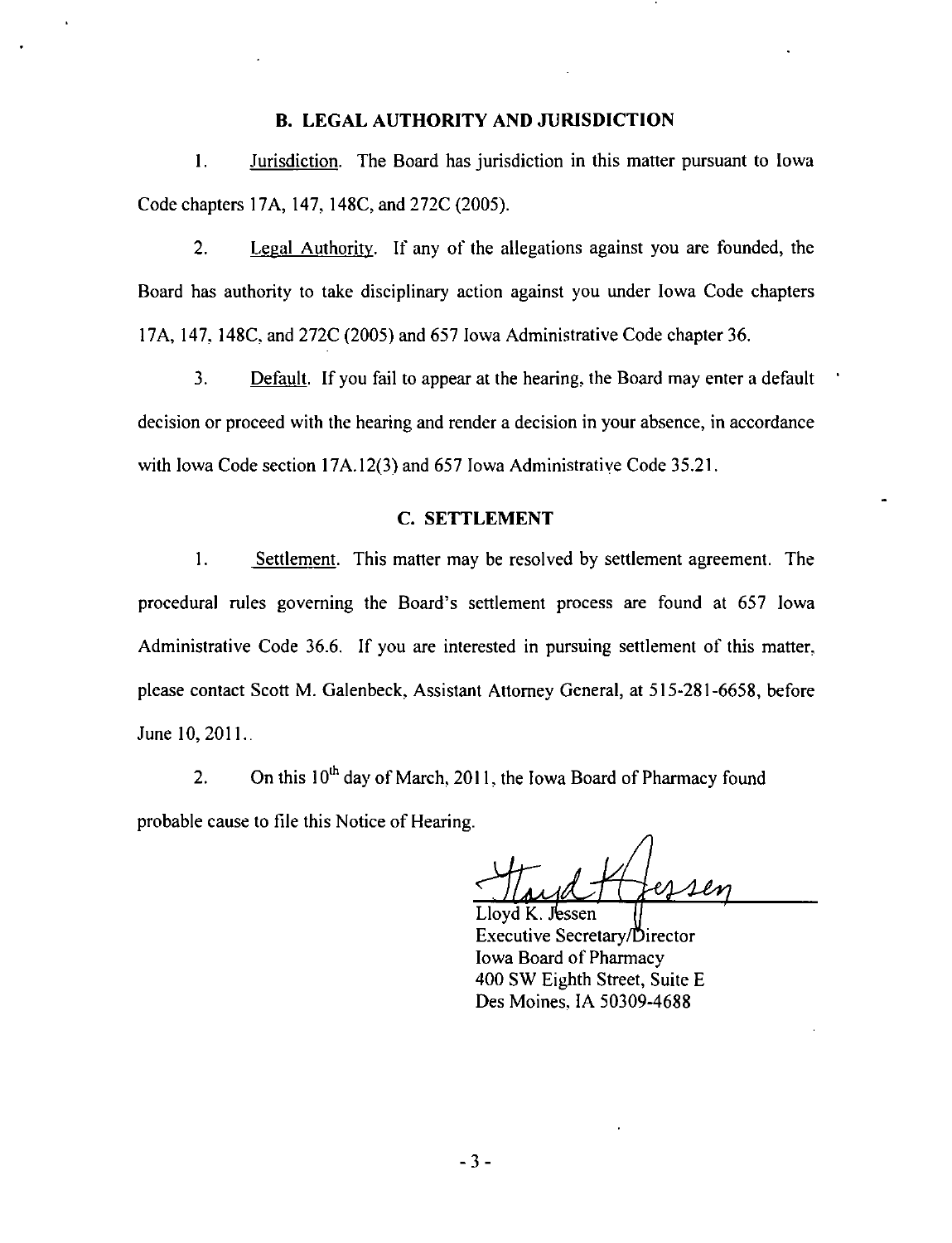Copies to:

Scott M. Galenbeck Assistani Attomey General Iowa Attomey General's Office 2<sup>no</sup> Floor Hoover Bldg. Des Moines, IA 50319

Jennifer L. Butler 1411 220<sup>"</sup> Street Manchester, IA 52057

Inspections and Appeals

#### PROOF OF SERVICE

The undersigned certifies that the foregoing instrument was served upon Respondent to the above cause by:<br>() personal service  $($ ) first class mail

|   | () personal service                               | () first class mail |
|---|---------------------------------------------------|---------------------|
| ς | certified mail, return receipt requested          | ( ) facsimile       |
|   | Article Number 17108 2133 3938 8994 4007 () other |                     |
|   | on the $\left  \right $ day of March, 2011.       |                     |

I declare that the statements above are true to the best of my information, knowledge and belief.

<u>Outrire</u> 5. Jougenses

 $\setminus$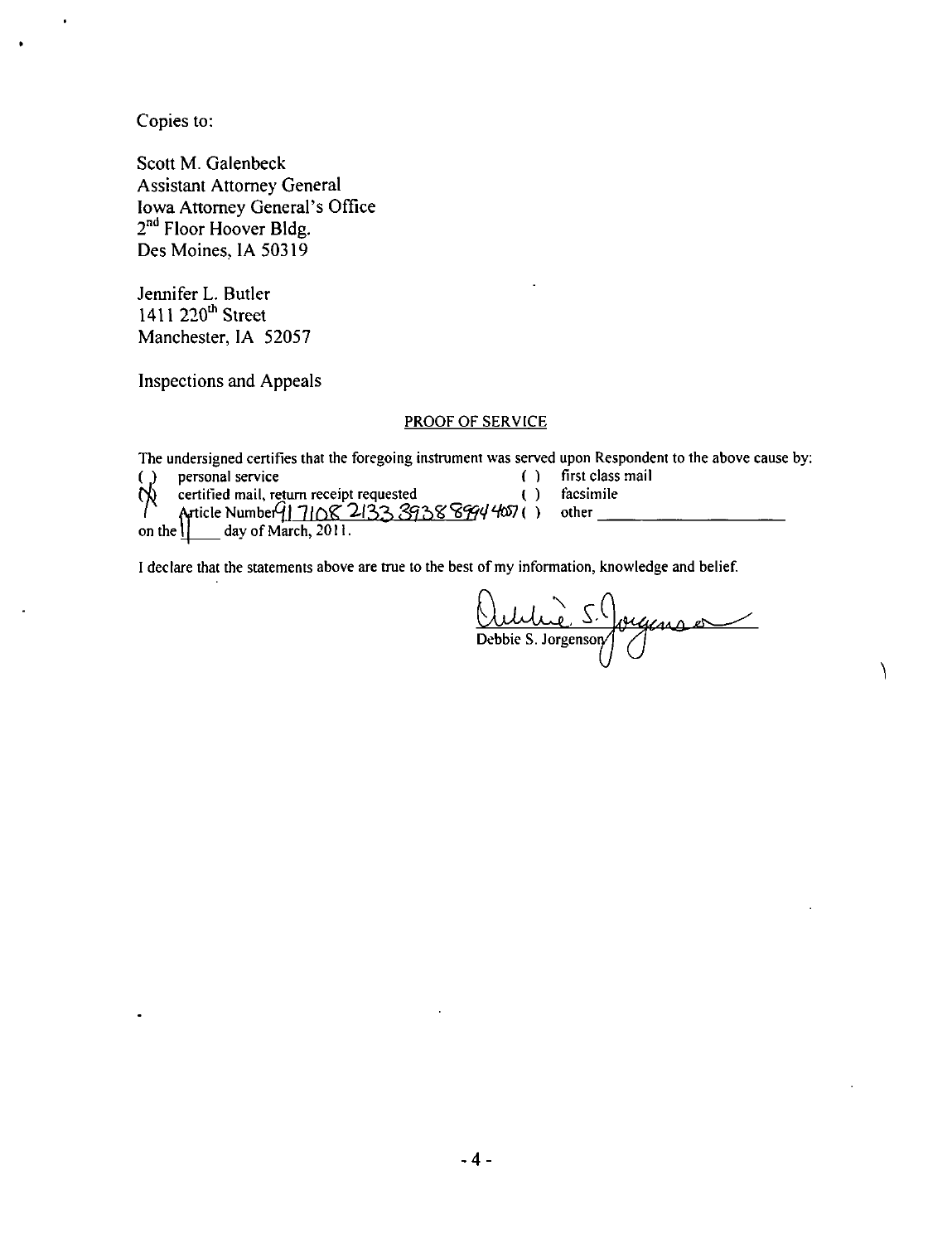)  $\mathcal{C}^{\prime}$  $\lambda$  $\mathcal{C}$ )

Re: Pharmacist License of JENNIFER L. BUTLER License No. 18986, Respondent.

Case No. 2010-143

### STATEMENT OF CHARGES

COMES NOW, the Complainant, Lloyd K. Jessen, and states:

- 1. He is the Executive Director for the Iowa Board of Pharmacy (hereinafter, "Board") and files this Statement of Charges solely in his official capacity.
- 2. The Board has jurisdiction in this matter pursuant to Iowa Code Chapters 155A and 272C (2009).
- 3. On July 10,1998, the Board issued Jennifer L. Butler ("Respondent"), after examination a license to engage in the practice of pharmacy as evidenced by license number 18986, subject to the laws of the State of Iowa and the rules of the Board.
- 4. Respondent's pharmacist license is current and active until June 30, 2012.
- 5. Respondent's most recent address of record is  $1411$  220<sup>th</sup> Street, Manchester, Iowa 52057.
- 6. At all times material to this statement of charges. Respondent was employed as the pharmacist in charge at the Wal-Mart Pharmacy, Manchester, Iowa.

### A. CHARGES

### COUNT I - LACK OF PROFESSIONAL COMPETENCY

Respondent is charged with a lack of professional competency as demonstrated by willful and repeated departures from, and a failure to conform to, the minimal standard and acceptable and prevailing practice of pharmacy in the state of Iowa as evidenced by, among other things, Respondent's falsification of pharmacy records and diversion of controlled substances, in violation of Iowa Code  $\S$  155A.12(1) (2009) and 657 Iowa Administrative Code § 36.1(4)(b).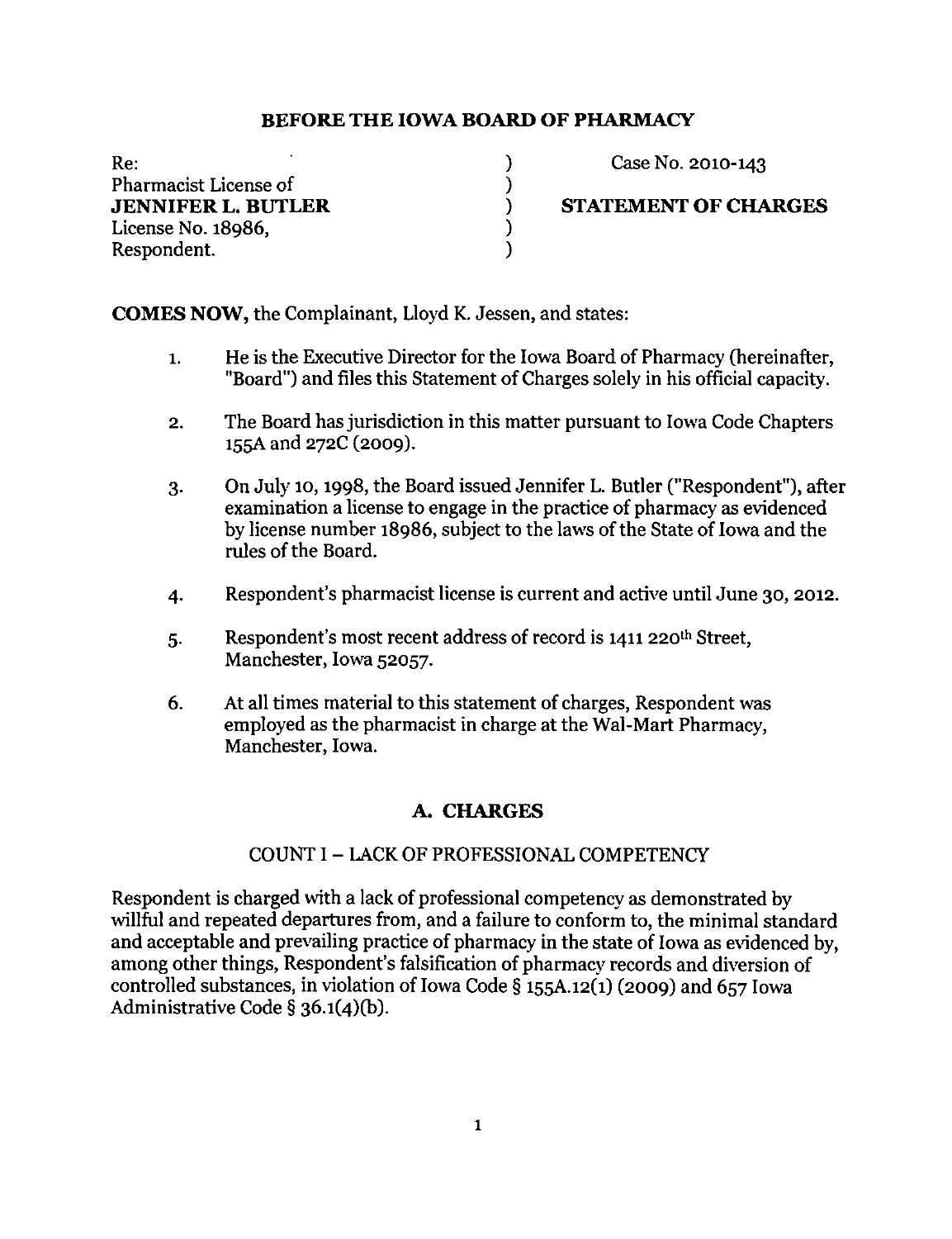## COUNT II - INABILITY TO PRACTICE DUE TO CHEMICAL ABUSE

Respondent is charged with the inability to practice pharmacy with reasonable skill and safety by reason of chemical abuse in violation of Iowa Code § i55A.i2(i) (2009) and 657 Iowa Administrative Code  $\S$ § 36.1(4)(d) and 36.1(4)(m).

### COUNT III - UNLAWFUL POSSESSION OF PRESCRIPTION DRUGS

Respondent is charged with unlawful possession and use of prescription drugs in violation of Iowa Code §§ i55A.i2(i), 155A.21 and i55A.23(ii) (2009) and 657 Iowa Administrative Code  $\S$ § 36.1(4)(j) and 36.1(4)(u).

## COUNT IV - ILLEGAL DISTRIBUTION OF DRUGS

Respondent is charged with distribution of drugs for other than lawful purposes in violation of Iowa Code §§ 155A.12(1) and 155A.23(17) (2009) and 657 Iowa Administrative Code § 36.1(4)(h), specifically, diversion and distribution of drugs to herself in the absence of a prescription.

### COUNT V - VIOLATION OF CONTROLLED SUBSTANCES LAW

Respondent is charged with violating laws relating to controlled substances, specifically Iowa Code §§ 124.403(c) and 155A.12(5) (2009), and 657 Iowa Administrative Code §§  $36.1(4)(h)$  and  $36.1(4)(j)$ .

# COUNT VI - FALSIFICATION OF RECORDS

Respondent is charged with creating false and inaccurate pharmacy records in violation of Iowa Code §§ 155A.12(4), 155.23(1)(a) and 155.23(1)(l) (2009), and 657 Iowa Administrative Code § 36.1(4)(ac).

# B, CIRCUMSTANCES

An investigation was commenced November 23, 2010, which revealed the following:

- 1. At all times material to this statement of charges, Respondent was employed as the pharmacist in charge at the Wal-Mart in Manchester, Iowa.
- 2. Respondent admits that, during the course of her employment, she diverted to herself doses of Cymbalta and hydrocodone.
- 3. Respondent also acknowledges creating false records relating to prescriptions for clonazepam, zolpidem and lithium, which she dispensed to herself.

WHEREFORE, the Complainant prays that a hearing be held in this matter and that the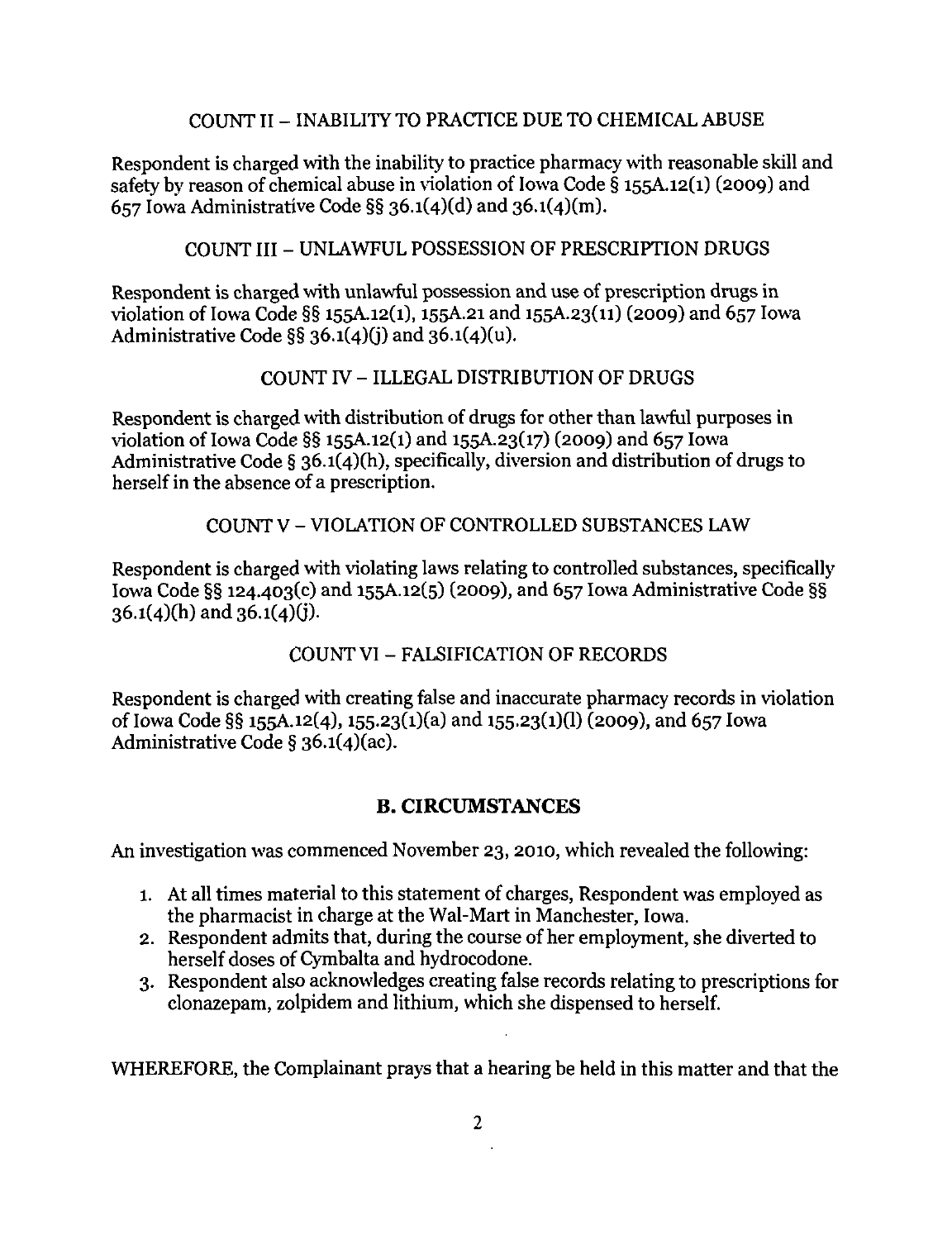Board take such action as it may deem to be appropriate under the law.

 $\ell$ m

LLOYD K. JESSEN  $\alpha$  Executive Director

On this  $0$  day of  $\frac{1}{200}$  day of  $\frac{1}{2011}$ , the Iowa Board of Pharmacy found probable cause to file this Statement of Charges and to order a hearing in this case.

amin

VERNON H. BEMJAMM, Chairperson Iowa Board of Pharmacy 400 SW Eighth Street, Suite E Des Moines, Iowa 50309-4688

cc: Scott M. Galenbeck Assistant Attorney General Hoover State Office Building Des Moines, Iowa

Butler-SOC 2-11.doc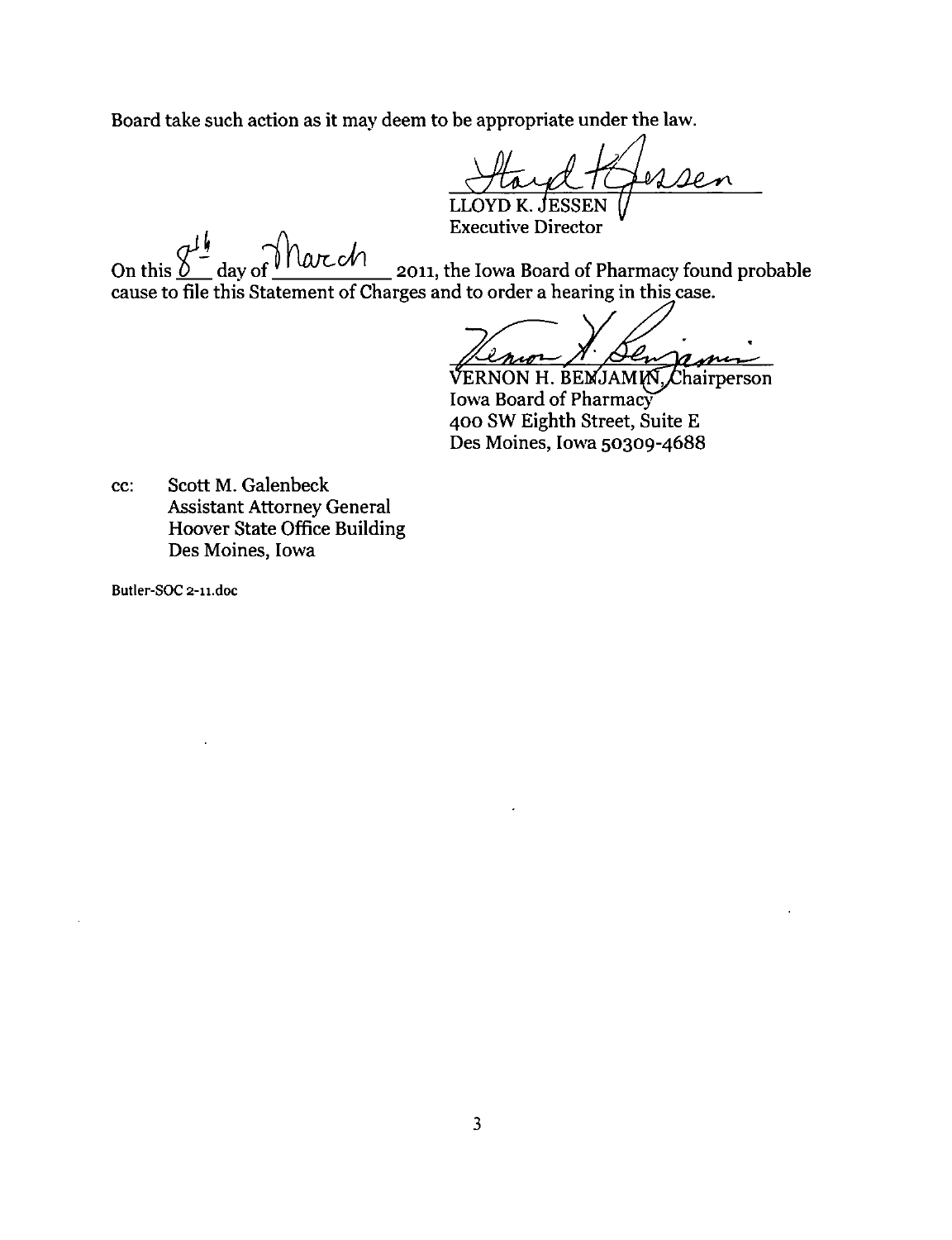|                           | Case No. 2010-143    |
|---------------------------|----------------------|
| Re:                       |                      |
| Pharmacist License of     | <b>STIPULATION</b>   |
| <b>JENNIFER L. BUTLER</b> | <b>AND</b>           |
| License No. 18986         | <b>CONSENT ORDER</b> |
| Respondent                |                      |

Pursuant to Iowa Code  $\S$ § 17A.10 and 272C.3(4) (2011), the Iowa Board of Pharmacy (hereinafter, "Board") and Jennifer L. Butler (hereinafter, "Respondent"), enter into the following Stipulation and Consent Order settling a licensee disciplinary proceeding currently pending before the Board.

Allegations contained in a Statement of Charges against Respondent shall be resolved without proceeding to hearing, as the Board and Respondent stipulate as follows:

1. Respondent was issued a license to practice pharmacy in Iowa on July 10, 1998, . as evidenced by Pharmacist License Number 18986, recorded in the permanent records of the Board.

2. The Iowa Pharmacist License issued to and held by Respondent is active and current until June 30, 2012.

3. Respondent was, at all times material to the Statement ofCharges. employed as the pharmacist in charge at the Wal-Mart Pharmacy, Manchester, Iowa. Respondent is currently working at Scott Pharmacy, Fayette, Iowa.

4. A Statement of Charges was filed against Respondent by the Board on March 8, 2011.

5. The Board has jurisdiction over the parties and jurisdiction over the subject matter



IOWA BOARD OF PHARMACY

SEP 06'2011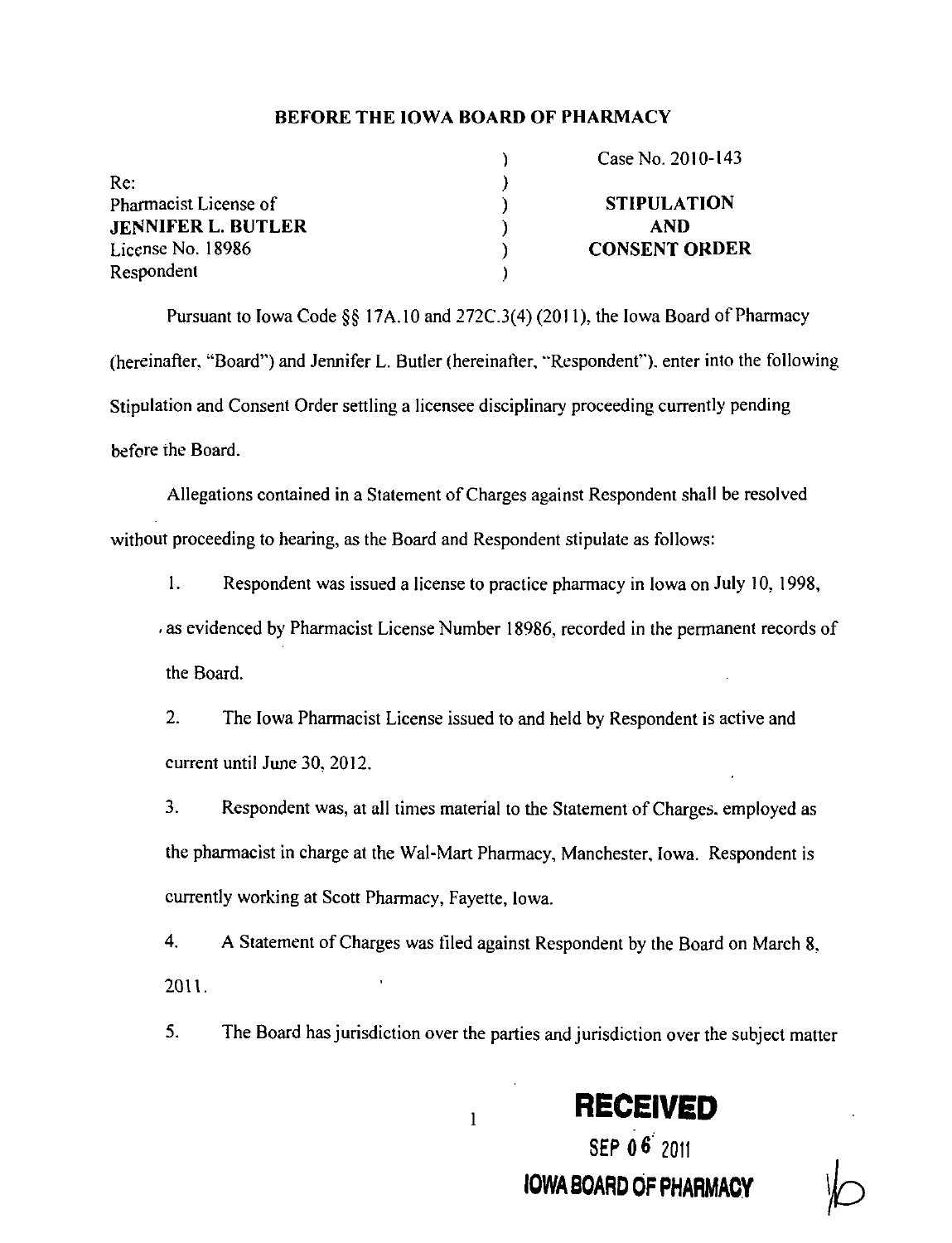of these proceedings.

6. Respondent has chosen not to contest the allegations set forth in the Statement of Charges and acknowledges that the allegations, if proven in a contested case proceeding, would constitute grounds for the discipline described herein.

7. On the date of the Board's approval of this Stipulation and Consent Order, Respondeni's license shall be suspended indefinitely. Suspension of Respondent's license shall be stayed, however, for a period not exceeding thirty (30) days, during which period Respondent shall:

a. Obtain a complete, current physical and mental health evaluation, including a substance abuse evaluation, from a physician/treatment provider approved  $-$  in advance  $$ by the Board.

b. Deliver to the Board a written, fully documented and current physical and mental health evaluation -- including a substance abuse evaluation -- of Respondent which concludes that Respondent is mentally and physically fit to practice pharmacy. Any conclusion that the Respondent is fit to return to the practice of pharmacy will include an assessment of Respondent's ability to cope with the presence of controlled substances in the pharmacy setting.

c. Pennit the Board complete access to her medical records and records of evaluation and treatment.

8. At the end of the thirty day period following the date of this Stipulation and Consent Order, the stay of suspension shall end and Respondent's license shall be suspended indefinitely *unless* the Board-approved physician/treatment provider described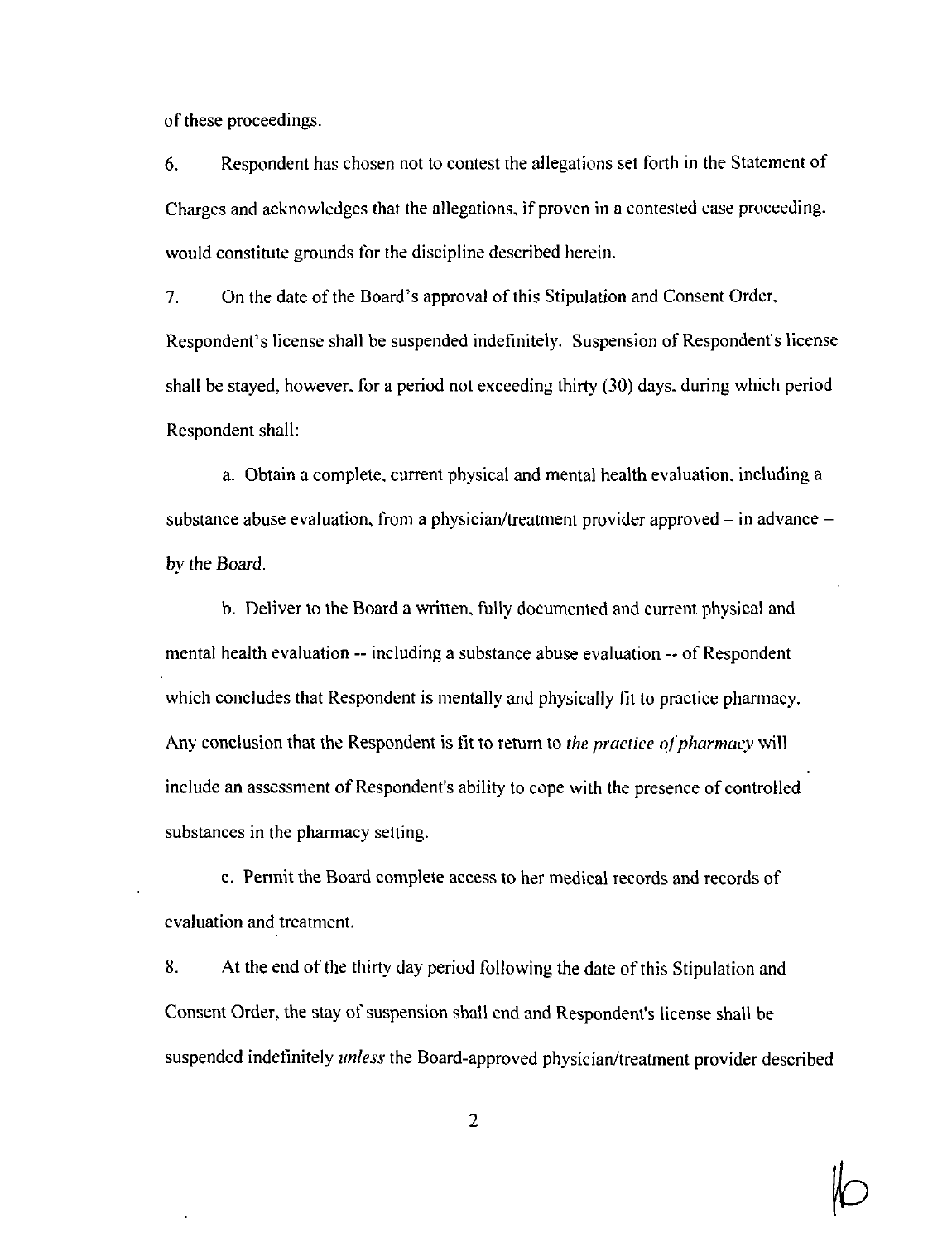in the preceding paragraph has provided to the Board – within the thirty-day period – a fully documented, written summary of a current evaluation of Respondent that affirmatively concludes Respondent is mentally and physically fil to practice pharmacy.

Only if the approved physician/treatment provider provides  $-$  within the thirty-day  $period - a fully documented, written summary of a current evaluation which affirmatively$ concludes Respondent is mentally and physically fit to practice pharmacy, will the suspension of Respondent's license terminate. Respondent understands that if  $(a)$  the evaluation of the approved physician/treatment provider is not delivered to the board within the 30-day stay period or (b) the evaluation does not conclude Respondent is mentally and physically fit to practice pharmacy, the suspension of Respondent's license shall be in effect at the conclusion of the thirty-day stay period.

9. In the event thai Respondent's approved physician/treatment provider fails to provide or is unable to provide ~ within the thirty-day stay period - a written summary of a current evaluation which affirmatively concludes Respondent is mentally and physically fit to practice pharmacy. Respondent's license to practice pharmacy shall be indefinitely suspended. During such indefinite period of suspension, Respondent may seek to obtain a current evaluation which affirmatively concludes Respondent is mentally and physically fit to practice phannacy. Al such lime as Respondent is able to obtain a current evaluation which affirmatively concludes Respondent is mentally and physically fit to practice pharmacy. Respondent may petition the Board for: (a) termination of Respondent's license suspension and (b) commencement of a period of probation.

10. In the event either (a) Respondent's physician/treatment provider provides to the

 $\mathbb b$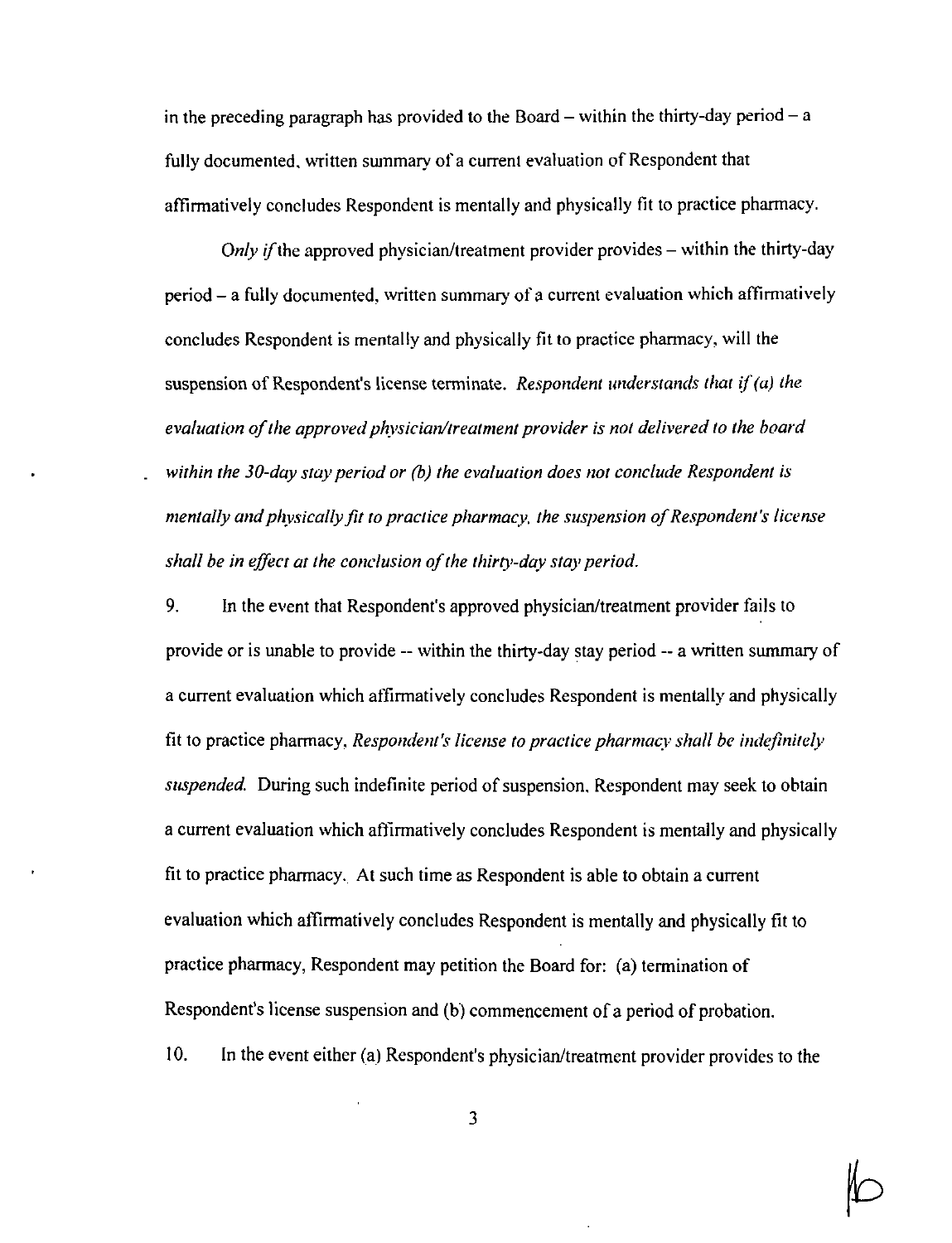Board – within the thirty-day period stay period described in paragraph 7 above -- a fully documented, written summary of a current evaluation of Respondent that affirmatively concludes Respondent is mentally and physically fit to practice pharmacy or (b) Respondent successfully petitions the Board  $-$  pursuant to the terms of paragraph  $9$  above - for termination of his license suspension, Respondent's license to practice pharmacy shall be placed on probation on terms which shall include, but not be limited to. the following:

a. Respondent agrees to comply with the terms of probation.

b. The period of probation shall be five (5) years provided, however, that only those time periods during which Respondent is employed as a pharmacist shall count toward exhaustion of the probationary term.

c. If Respondent is found during a substance abuse evaluation to be chemically dependeni, Respondent shall participate in the Iowa Pharmacy Recovery Network (IPRN) program, under the direct support of a pharmacist advocate.

d. Respondent shall inform the Board, in writing, of any change of home address, place of employment, home telephone number, or work telephone number, within ten (10) days of such a change.

e. Respondent shall report to the Board quarterly, in writing. The report shall include Respondent's place of employment, current address, Respondent's most recent efforts to implement the provisions of this Stipulation and Consent Order, by  $\delta$  ate, and any further information deemed necessary by the Board from time to

 $\overline{4}$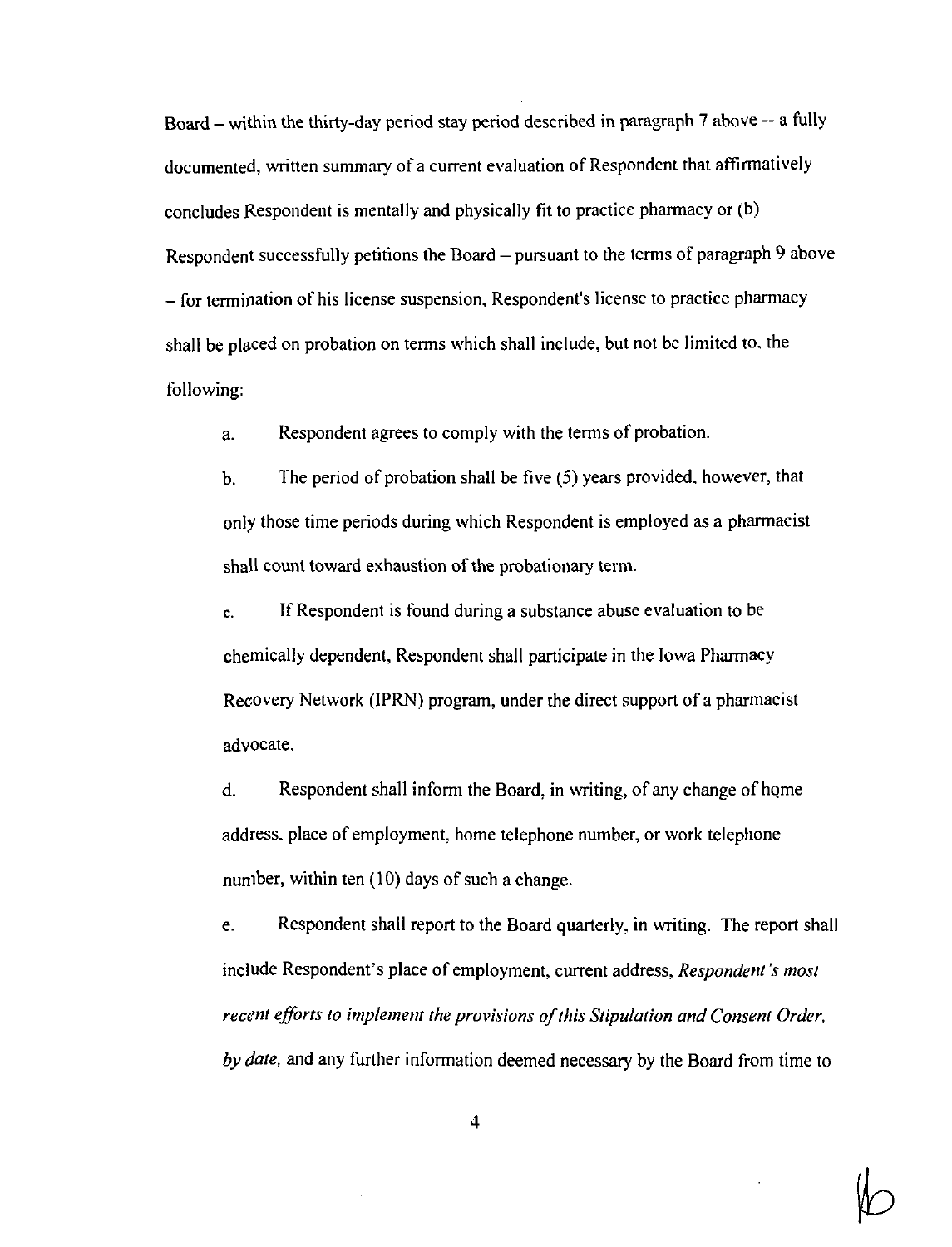time. Quarterly reports shall be due not later than January  $5^{th}$ , April  $5^{th}$ , July  $5^{th}$ , and October  $5<sup>th</sup>$ .

f. Respondent shall notify all employers and prospective employers (no later than at the time of an employment interview), including any pharmacist-in-charge, of the resolution of this case and the terms, conditions and restrictions imposed on Respondent by this Stipulation and Consent Order.

g. Within thirty  $(30)$  days after commencement of the probationary period, and within fifteen (15) days of undertaking new employment as a pharmacist. Respondent shall cause her pharmacy employer, and any pharmacist-in-charge she works under, to report to the Board in writing acknowledging that the employer and the pharmacist-in-charge have read this document and understand it.

h. Respondent shall appear informally before the Board, upon the request of the Board, for the purpose of reviewing her performance as a pharmacisl during Respondent's probationary period. Respondent shall be given reasonable notice of the date, time, and place for the appearances.

i. Respondent shall obey all federal and state laws, rules, and regulations related to the practice of pharmacy.

j. Respondent shall not possess or use any controlled substance or prescription drug in any form unless the controlled substance or prescription dmg has been authorized and prescribed for Respondent by a licensed, treating physician or other qualified treating health care provider. Respondent shall inform any treating physician or other treating health care provider of her medical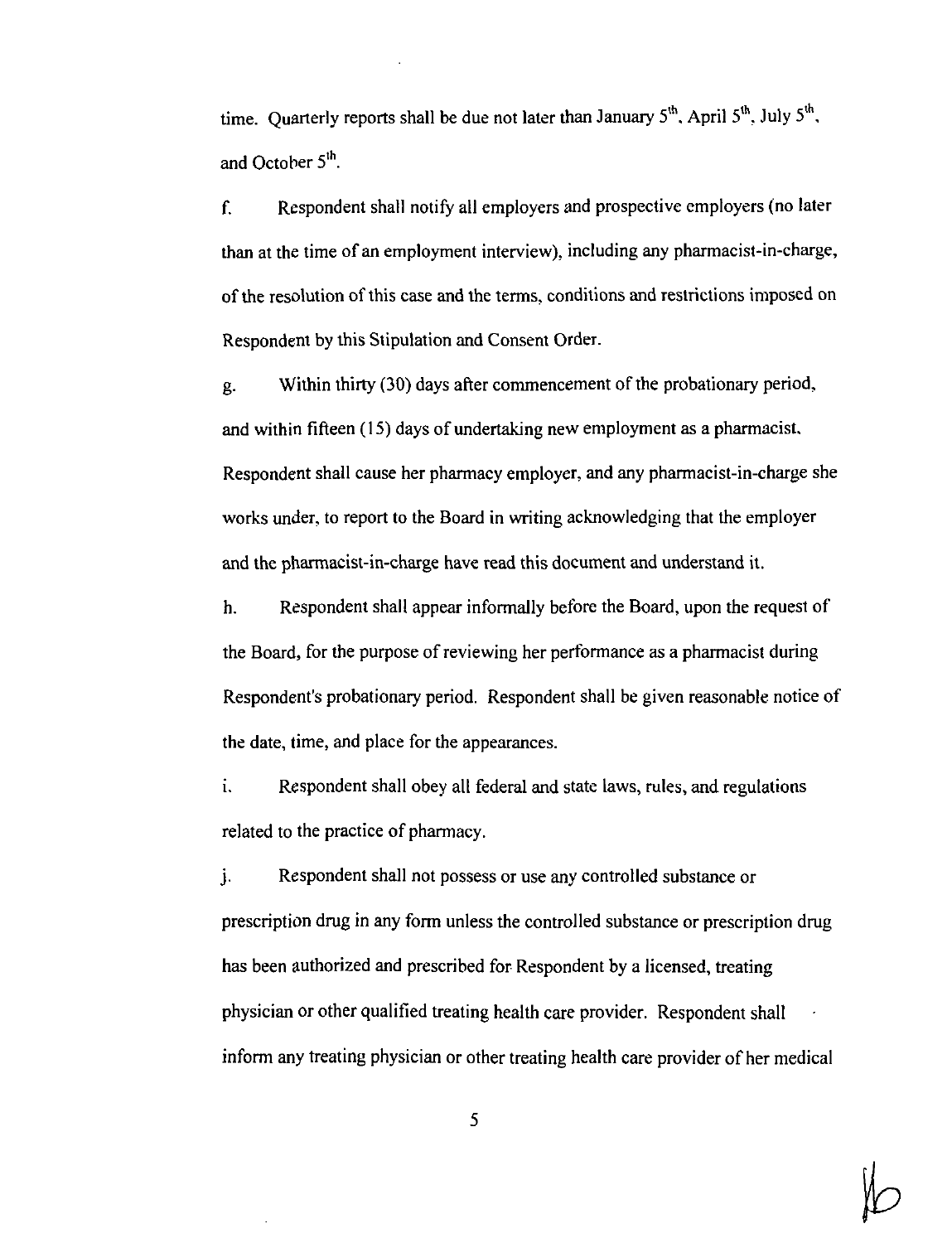history, including any history of chemical dependency.

k. Respondent shall provide witnessed blood, hair or urine specimens on demand by the Board or its agents. The specimens shall be used for alcohol and dmg screening, and to verify Respondent's compliance with this Stipulation and Consent Order and any drug therapy ordered by Respondent's physician or treatment provider. All costs related to the analysis of such specimens shall be paid by Respondent.

I. To facilitate performance of the preceding paragraph, Respondent shall report to and provide a specimen to any healthcare provider specified by the Board - said healthcare provider to be located in reasonable proximity to Respondent within 24 hours after notice from the Board requesting that Respondent provide a specimen. Respondent agrees to cooperate with the Board in establishing a specimen testing program through FirstLab, and hereby consents to disclosure to the Board, by FirstLab or any other testing facility, of all medical information, including tesl results, generated by Respondent's contaci with the facility.

m. Respondent shall promptly provide, upon request of an agent of the Board, copies of or access to all her medical records.

n. If, as a result of the physical and mental health examinations of Respondent, Respondent's physician/treatment provider recommends a substance abuse treatment program, Respondent shall comply with such recommendations. In the event Respondent is participating in a substance abuse treatment program, Respondent's physician/treatment provider shall submit quarterly reports to the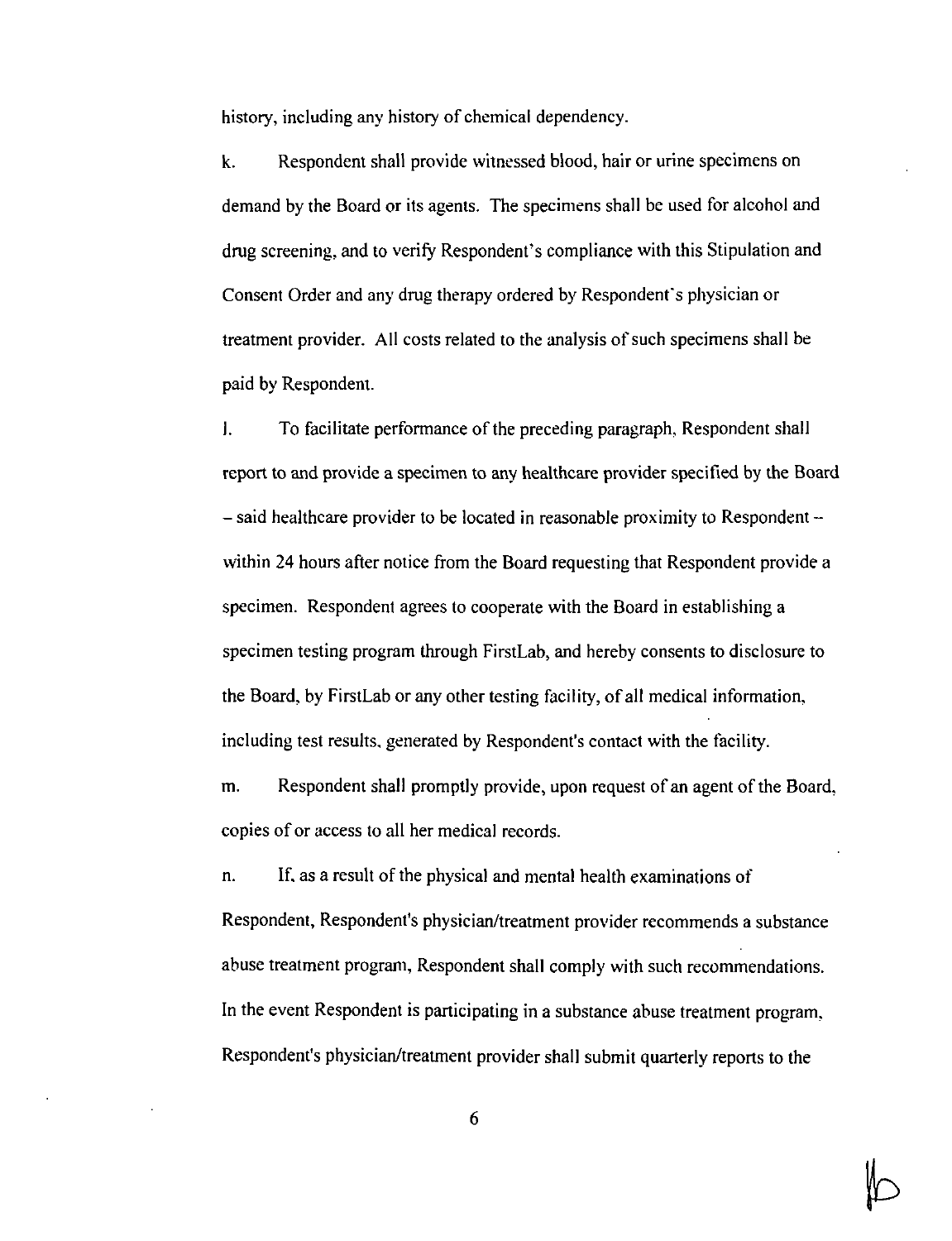Board documenting Respondent's compliance with the treaiment program.

o. Respondent shall not supervise any registered pharmacist-intem and shall not perform any of the duties of a pharmacy preceptor.

p. Such other reasonable terms as the Board may wish to impose as a result of (i) findings that Respondent is chemically dependant, (ii) the length of time Respondent's license is suspended pursuant to paragraphs 7 and 8 above or (iii) the amount or nature of chemical dependency treatment Respondent must participate in as directed by her physician/treatment provider.

11. Should Respondent violate or fail to comply with any ofthe terms and conditions of this Stipulation and Consent Order, the Board may initiate action to revoke or suspend Respondent's Iowa pharmacisl license or to impose other licensee discipline as authorized by Iowa Code chapters 272C and 155A (2011), and 657 Iowa Administrative Code § 36.

12. This Stipulation and Consent Order is the resolution of a contested case. By entering into this Stipulation and Conseni Order, Respondent waives all rights to a contested case hearing on the allegations contained in the Statement of Charges, and waives any objections to this Stipulation and Consent Order.

13. The State's legal counsel may present this Stipulation and Consent Order to the Board.

14. This Stipulation and Consent Order is subject to approval by a majority of the full Board. If the Board fails to approve this settlement, it shall be of no force or effect to either the Board or Respondent. If the Board approves this Stipulation and Consent

 $\mathbb{P}$ 

 $\overline{7}$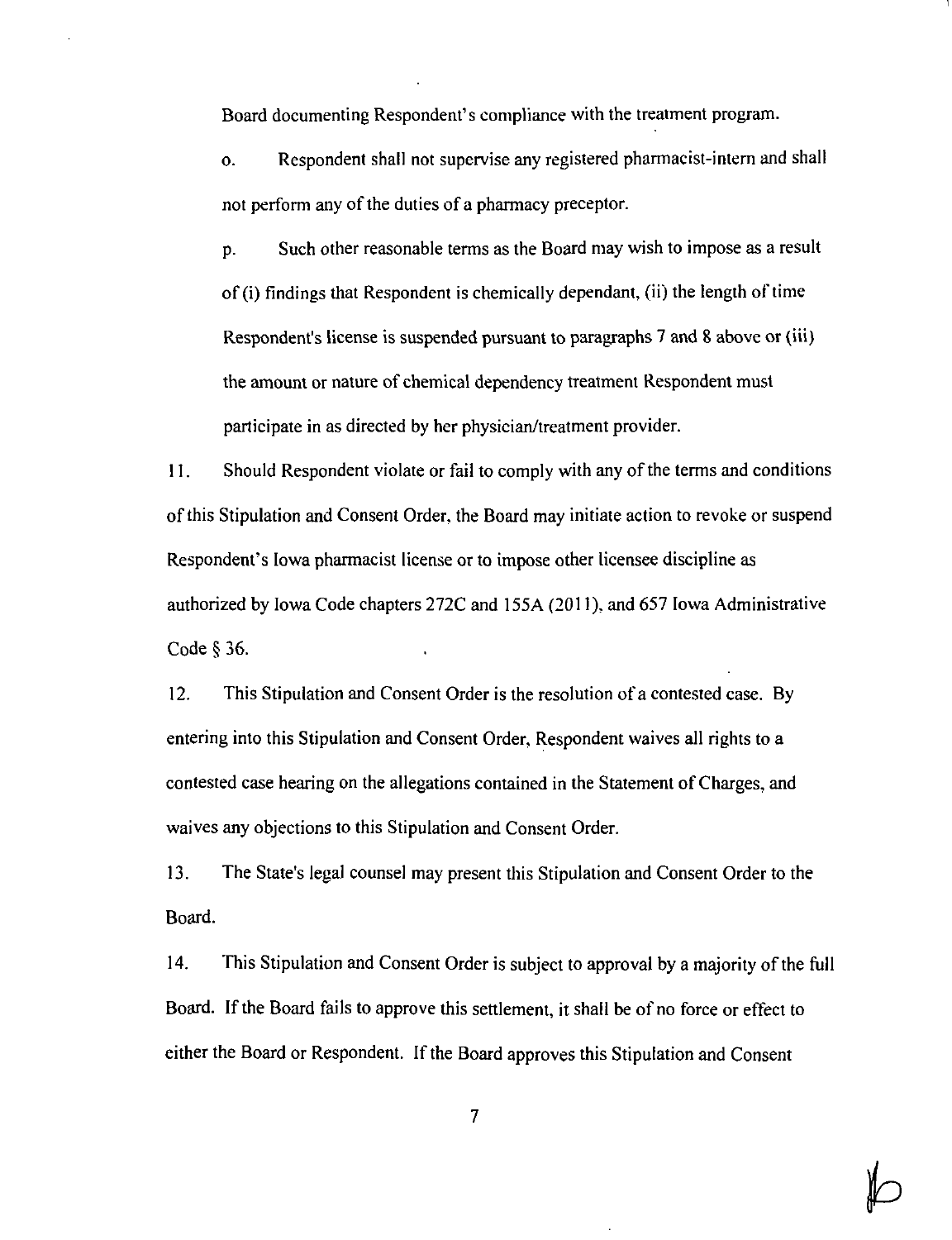Order, it shall be the full and final resolution of this matter.

15. The Board's approval of this Stipulation and Consent Order shall constitute a

FINAL ORDER of the Board.

This Stipulation and Consent Order is yoluntarily submitted by Respondent to the Board for its consideration on the  $2^{\prime}$  day of  $\sqrt{ }$  pKwber 2011.

 $A.5$ utleich

JENNIFER L. BUl\LER, R.Ph. Respondent

4 Subscribed and sworn to before me by Jennifer L. Butler on this  $\leq$  ay of  $\leq$   $\geq$   $\geq$ 2011.



NOTARY PUBLIC IN AND FOR THE STATE OF IOWA

,  $\boldsymbol{\tau}$  , This Stipulation and Consent Order is accepted by the Iowa Board of Pharmacy on the  $\Delta$  day of 2011.

SUSAN FREY, Chairperson Iowa Board of Pharmacy 400 SW Eighth Street, Suite E Des Moines, Iowa 50309-46S8

cc: Scott M. Galenbeck Assistant Attomey General Office of the Attorney General Hoover State Office Building Des Moines, Iowa 50319

Butler senle 8-11.doc -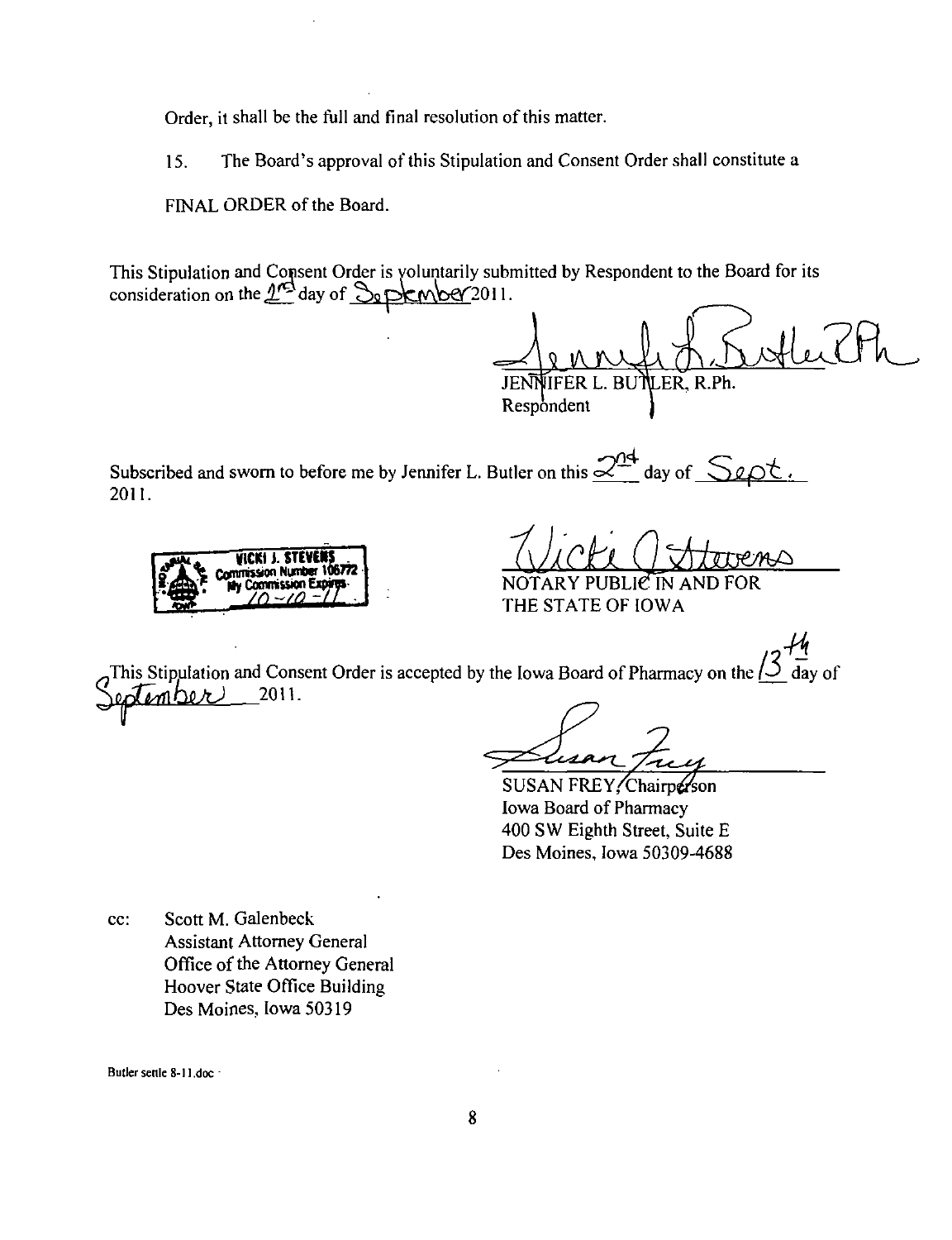| RE:                       | CASE NO: 2010-143         |
|---------------------------|---------------------------|
| Pharmacist License of     | DIA NO: 11PHB008          |
|                           |                           |
| <b>JENNIFER L. BUTLER</b> | FINDINGS OF FACT,         |
| License No. 18986         | CONCLUSINS OF LAW,        |
| Respondent                | <b>DECISION AND ORDER</b> |

On November 9, 2011, a hearing was held before the Iowa Board of Pharmacy (Board) on the Application for Reinstatement filed by Jennifer L. Butler (Respondent). The following members of the Board presided at the hearing: Susan Frey, Chairperson; Edward Maier; Mark Anliker; LaDonna Gratias; and Margaret Whitworth. Respondent appeared and was self-represented. Assistant Attomey General Scott Galenbeck represented the state. Administrative Law Judge Margaret LaMarche assisted the Board in conducting the hearing. The hearing was closed to the public, pursuant to Iowa Code section 272C.6(1)(2011) and 657 IAC 36.13(3), and was recorded by a certified court reporter. After hearing the testimony and examining the exhibits, the Board convened in closed executive session, pursuant to Iowa Code section 21.5(1)(f), to deliberate its decision. The administrative law judge was instructed to prepare the written decision for Board approval, in conformance with the Board's deliberations.

# THE RECORD

The record includes the Notice of Hearing; testimony of Respondent; and State Exhibits 1-4 (See Exhibit Index for description).

# FINDINGS OF FACT

1. On July 10,1998, the Board issued Respondent license number 18986 to engage in the practice of pharmacy, subject to the laws of the state of Iowa and the rules of the Board. (Exhibit 1; Respondent testimony)

2. On March 8, 2011, the Board charged Respondent with six counts based on her employment as the pharmacist-in-charge of a Wal-Mart pharmacy in Manchester, Iowa. Respondent had admitted that during the course of her employment at Wal-Mart, she diverted doses of Cymbalta and hydrocodone for her personal use. Respondent also admitted creating false records relating to prescriptions for clonazepam, zolpidem, and lithium, which she dispensed to herself. (Exhibit 1; Respondent testimony)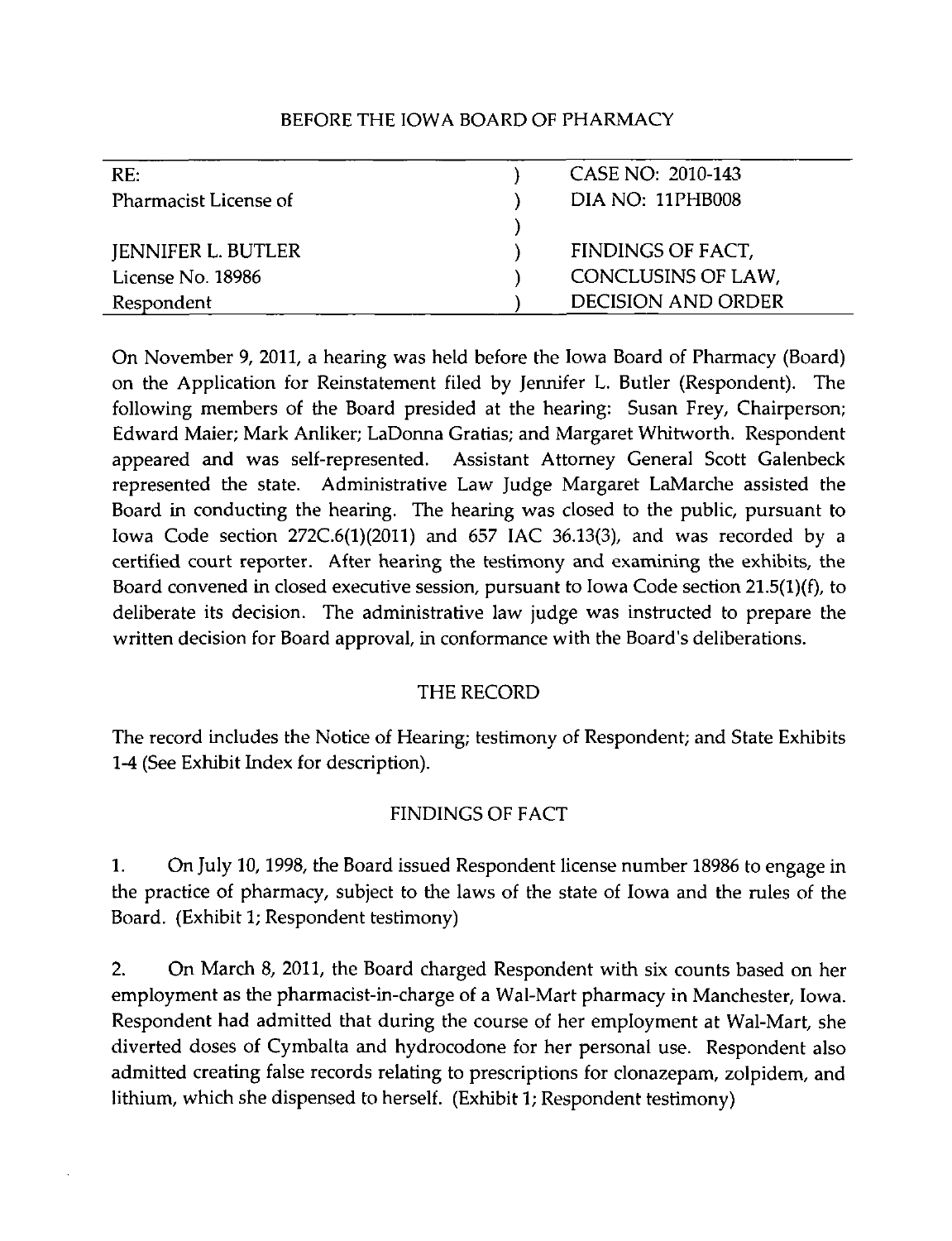DIA No. 11PHB008 Page 2

3. On September 2, 2011, Respondent and the Board entered into a Stipulation and Consent Order to resolve the Statement of Charges without proceeding to hearing. Pursuant to the Stipulation and Consent Order, Respondent's license was indefinitely suspended. However, the suspension was stayed for a period not exceeding thirty (30) days, during which period Respondent was required to:

a. Obtain a complete, current physical and mental health evaluation, including a substance abuse evaluation, from a Board approved physician/treatment provider.

b. Deliver to the Board a written, fully documented and current physical and mental health evaluation - including substance abuse evaluation - concluding that she is mentally and physically fit to practice pharmacy and including an assessment of whether she is able to cope with the presence of controlled substances in the pharmacy setting.

c. Permit the Board complete access to her medical records and records of evaluation and treatment.

(Exhibit 2; Respondent testimony)

4. Respondent did not complete the required evaluations within the thirty (30) day period following execution of the Consent Order, and her license has been indefinitely suspended. (Respondent testimony)

5. On October 26, 2011, Respondent submitted a reinstatement request along with copies of her physical health assessment, substance abuse evaluation, and mental health assessment.

a. On October 11, 2011, Respondent had a history and physical performed by an advanced registered nurse practitioner (ARNP). The written report of the history and physical indicates that Respondent has a history of migraines, allergies, and mental illness. The report indicates that Respondent reported her forged prescription. The ARNP concluded that Respondent is able to perform her duties. (Exhibit 4; Respondent testimony)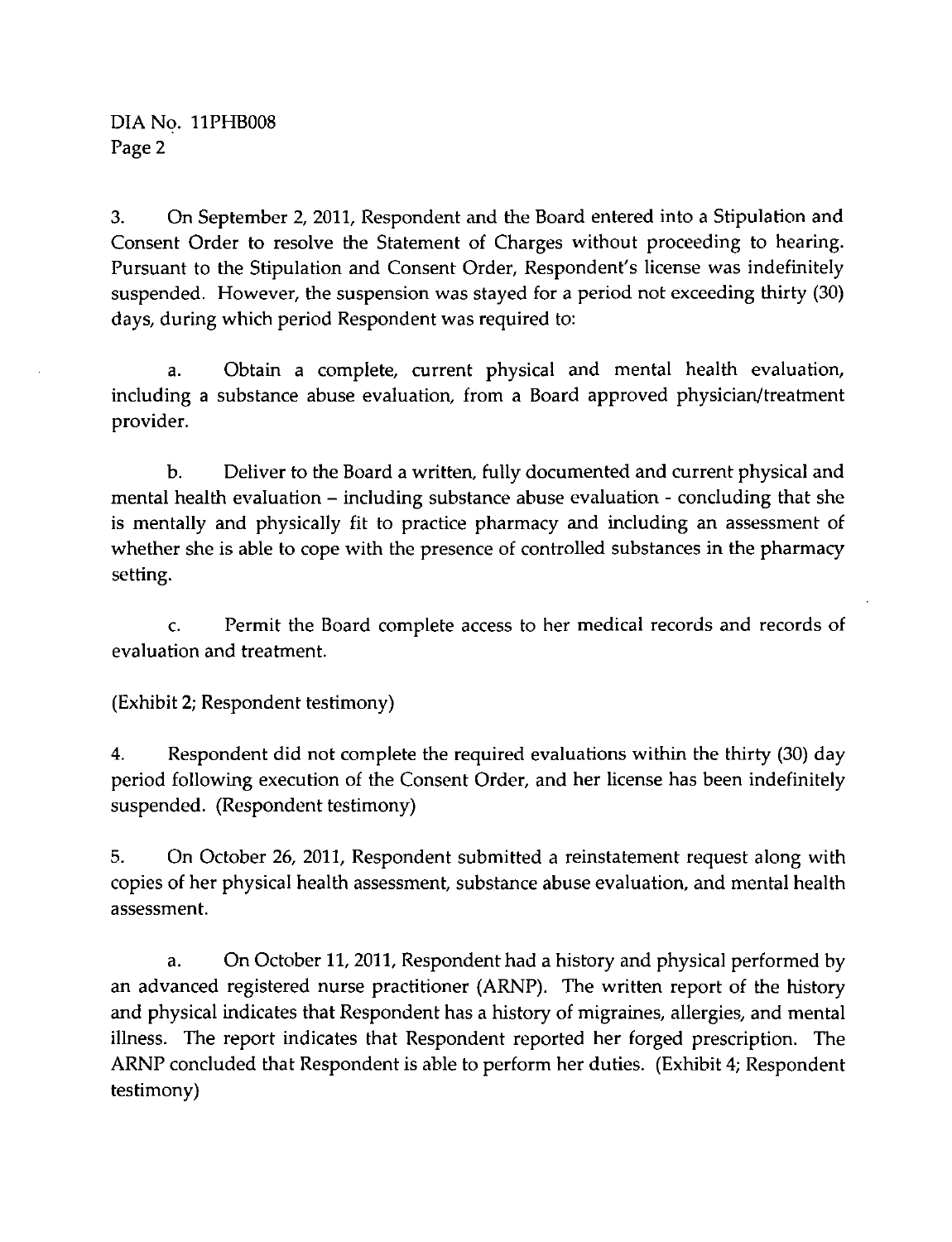DIA No. 11PHB008 Page 3

b. Respondent submitted a written report from her treating psychiatrist which indicates that she has been diagnosed with Major Depressive Disorder, recurrent; Dysthymia, and Generalized Anxiety Disorder. Respondent is seen by her psychiatrist every 6-8 weeks for follow-up and has been compliant with her treatment and prescribed medications. Until her license was suspended. Respondent continued to work as a pharmacist without any problems. Respondent's psychiatrist concluded that she is mentally and presumably physically fit to practice pharmacy. Her psychiatrist believes that she will continue to be compliant with ongoing treatment and cooperative with the Board. (Exhibit 4; Respondent testimony)

c. Respondent completed her evaluation at Substance Abuse Services Center (SASC) on or about October 25, 2011. A urine specimen taken at the time of evaluation was negative. A written evaluation report was prepared and submitted to the Board. SASC concluded that Respondent did not require any further services or treatment for substance abuse. (Exhibit 4; Respondent testimony)

6. Respondent candidly discussed the circumstances leading to her diversion of drugs and the suspension of her pharmacist license. Respondent is the single parent of two children and had been working in a stressful work environment. She was initially diagnosed with depression in 1990 or 1991. She is convinced that her use of benzodiazepenes was the result of her worsening depression and anxiety. She believes that both conditions are now well controlled with medications. She is able to obtain effective pain relief for occasional migraine headaches and shoulder pain through stretching and use of ibuprofen.

After losing her job at Wal-Mart, Respondent was unemployed for two months. In January 2011, Respondent accepted a part-time pharmacist position at Scott Pharmacy in Manchester. Respondent enjoys this position very much and believes it offers her a better work-life balance. Her extended family has been very supportive, and she has been able to improve her financial situation, which was another source of stress. (Respondent testimony)

# CONCLUSIONS OF LAW

657 Iowa Administrative Code 36.13 provides, in relevant part: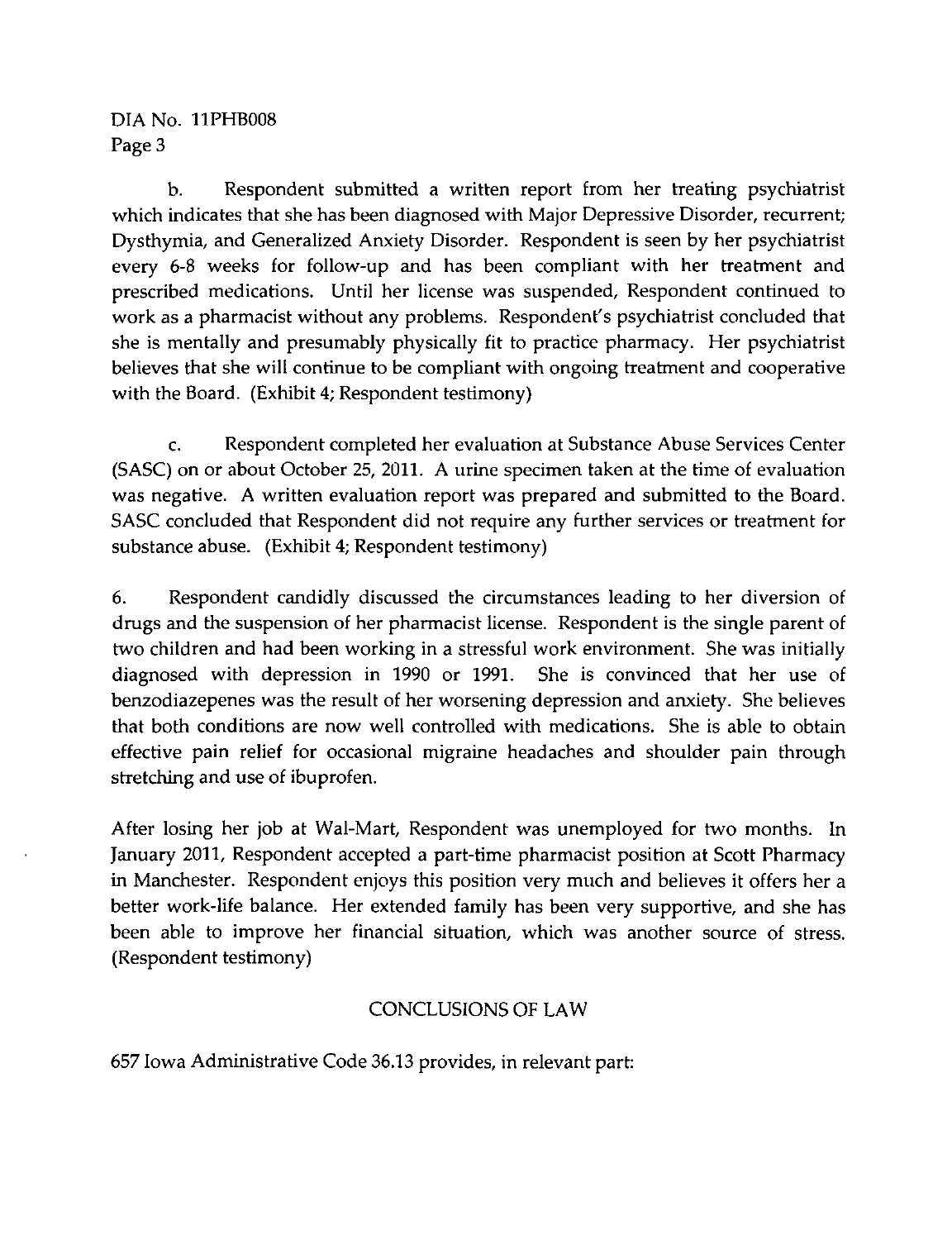# DIANo. 11PHB008 Page 4

657-36.13(17A,124B,147,155A,272C) Reinstatement. Any person whose license to practice pharmacy . . . has been revoked or suspended shall meet the following eligibility requirements for reinstatement:

36.13(1) Prerequisites. The individual shall satisfy all terms of the order of revocation or suspension or court proceedings as they apply to that revocation or suspension. If the order of revocation or suspension did not establish terms or conditions upon which reinstatement might occur, or if the license  $\ldots$  was voluntarily surrendered, an initial application for reinstatement may not be made until one year has elapsed from the date of the board's order or the date of voluntary surrender.

36.13(3) Proceedings. The respondent shall initiate all proceedings for reinstatement by filing with the board an application for reinstatement of the license ... . Such application shall be docketed in the original case in which the license, registration, or permit was revoked, suspended, or relinquished. All proceedings upon petition for reinstatement, including all matters preliminary and ancillary thereto, shall be subject to the same rules of procedure as other cases before the board ... .

36.13(4) Burden of Proof. An application for reinstatement shall allege facts which, if established, will be sufficient to enable the board to determine that the basis for the revocation or suspension no longer exists and that it will be in the public interest for the license .. . to be reinstated. The burden of proof to establish such facts shall be on the respondent.

36.13(5) Order. An order for reinstatement shall be based upon a decision that incorporates findings of fact and conclusions of law and must be based upon the affirmative vote of a quorum of the board. This order shall be available to the public as provided in 657-Chapter 14.

The Board's rules establish a heavy burden on persons seeking remstatement of a revoked or suspended license. The person seeking reinstatement must present persuasive evidence that they have fully addressed the problems leading to the loss of their license and that it is in the public mterest for the license to be reinstated. The preponderance of the evidence in this record established that Respondent has addressed the issues that led to her license suspension and that it is in the public interest for her license to be reinstated, subject to terms of probation. Respondent has now fully complied with the requirements established in the Stipulation and Consent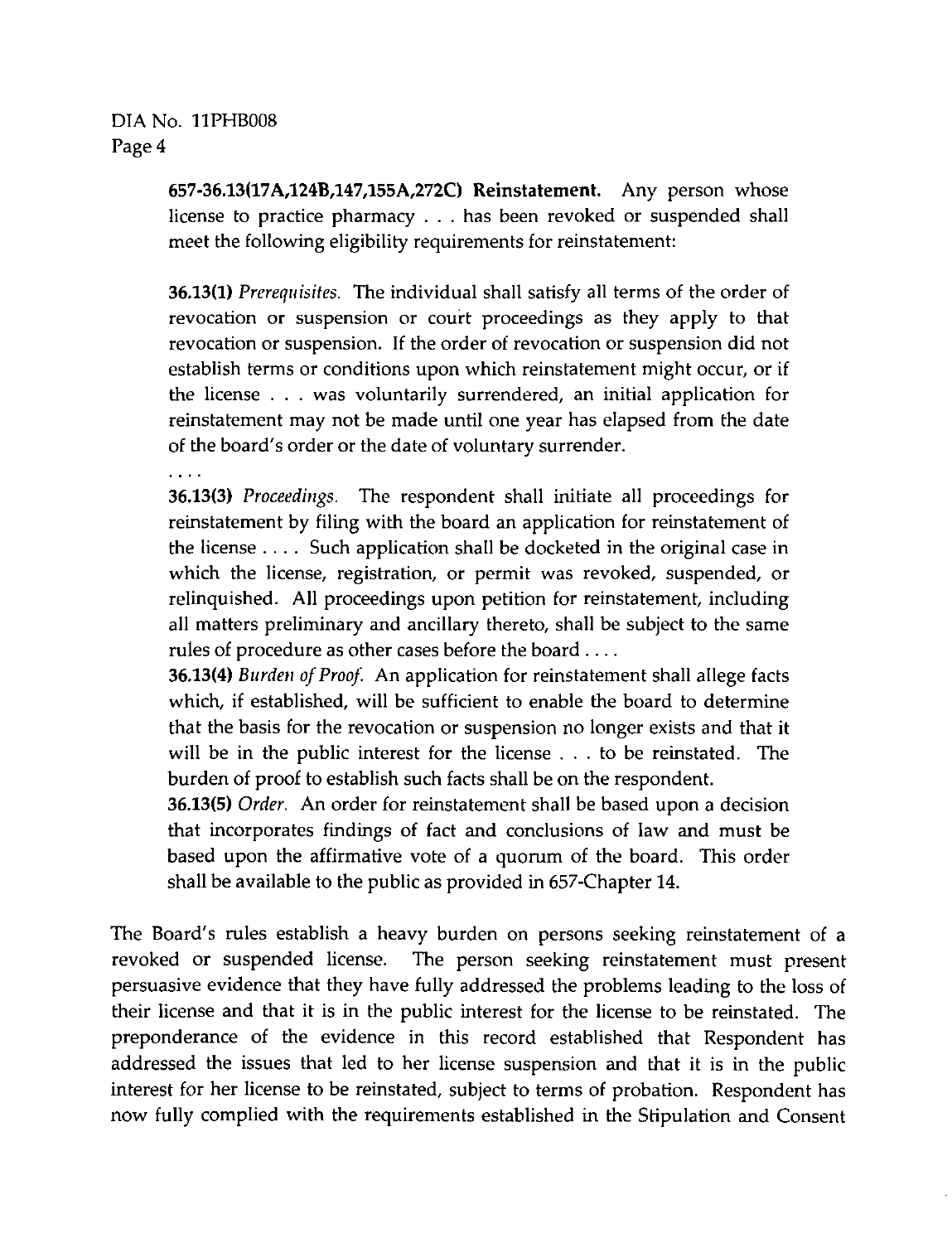DIANo. 11PHB008 Page 5

Order. The Board was persuaded that Respondent is currently capable of practicing pharmacy in a competent and ethical manner, so long as her practice is monitored through terms and conditions of probation established in this Reinstatement Order.

# DECISION AND ORDER

IT IS THEREFORE ORDERED that the application for reinstatement filed by Respondent Jennifer Butler is hereby GRANTED. IT IS FURTHER ORDERED that pharmacist license no. 18986 shall immediately be placed on PROBATION for a term of five (5) years. Periods when Respondent is not employed as a pharmacist shall not count toward satisfaction of the five-year probationary period.

IT IS FURTHER ORDERED that Respondent's five-year probation will be subject to the following terms and conditions:

A. Respondent shall continue psychiatric treatment unless she is discharged from treatment by her psychiatrist and her psychiatrist has provided a written discharge summary to the Board. Respondent shall ensure that her psychiatrist provides the Board with written quarterly reports conceming her compliance and progress in treatment no later than March 5, June 5, September 5 and December 5 of each year of Respondent's probation. The written reports shall also include a list of all of Respondent's current medications.

B. During probation. Respondent shall inform the Board in writing within ten (10) days of any change of home address, employment status, place of employment, home telephone number or work telephone number.

C. Respondent shall file written, swom quarterly reports with the Board attesting to her compliance with all the terms and conditions of her probation. The reports shall be filed no later than March 5, June 5, September 5 and December 5 of each year of Respondent's probation. The quarterly reports shall hiclude Respondent's current place of employment, home address, home telephone number or work telephone number. Respondent's most recent efforts to comply with the provisions of this Reinstatement Order, and any further information deemed necessary by the Board from time to time.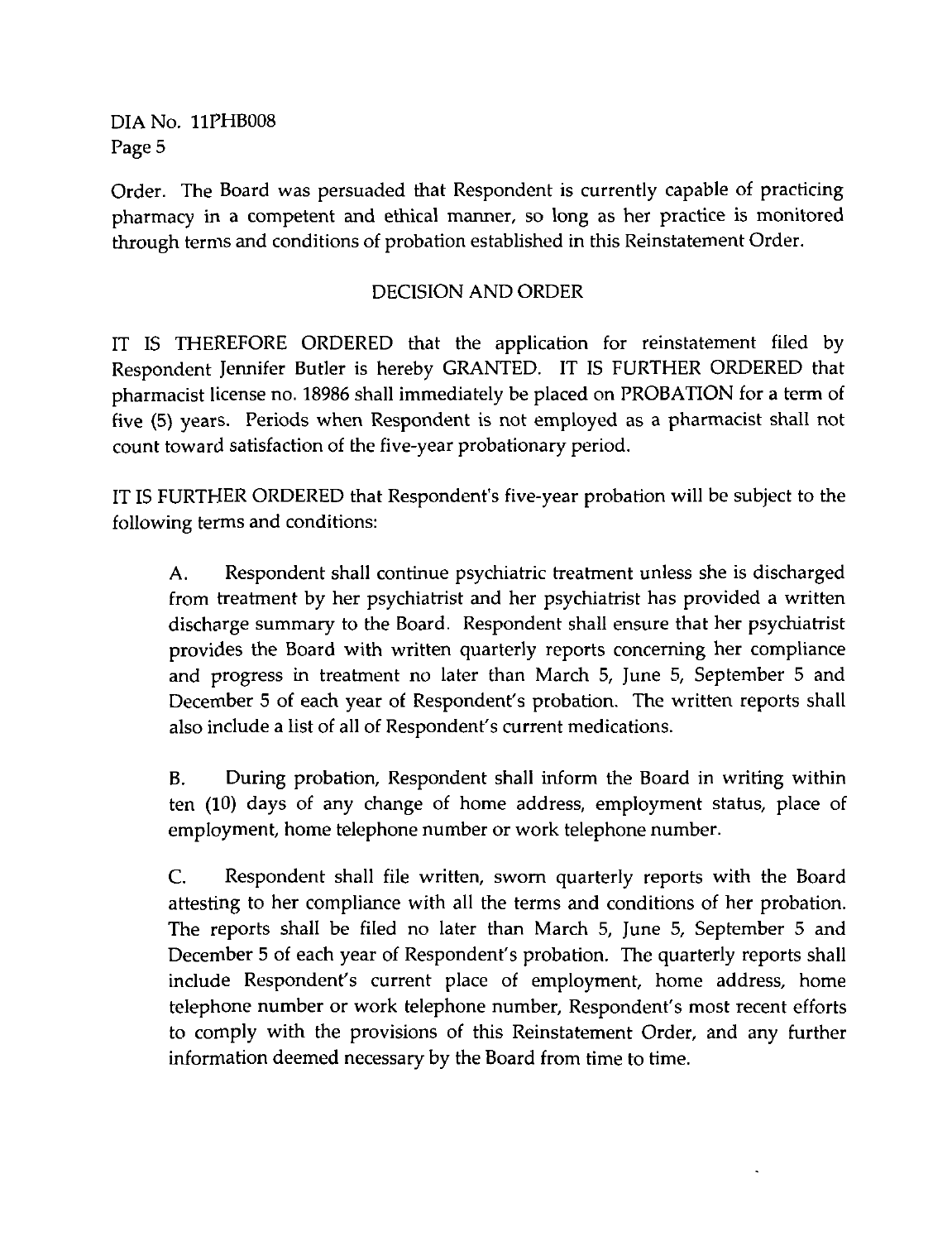# DIA No. 11PHB008 Page 6

D. Respondent shall not supervise any registered pharmacist-intem and shall not perform any of the duties of a pharmacy preceptor.

E. Respondent shall not own or manage a pharmacy, nor serve as the pharmacist in charge of a pharmacy.

F. Respondent shall limit her work week to not more than forty (40) hours.

G. Respondent shall notify all prospective pharmacy or pharmacy-related employers, including any pharmacist-in-charge, of the terms, conditions, and restrictions imposed on Respondent by this Remstatement Order. Notification shall be made no later than the time of interview. Within thirty (30) days after commencement of the probationary period and within fifteen (15) days of undertaking new employment as a pharmacist or in a pharmacy-related business. Respondent shall cause her pharmacy employer, and any pharmacistin-charge that she reports to, to report to the Board in writing, acknowledging that the pharmacy employer and pharmacist-in-charge have read this document and understand it.

H. Respondent shall obey all federal and state laws and regulations related to the practice of pharmacy and the distribution of controlled substances.

I. Respondent shall not use any controlled substances or prescription drug in any form unless the controlled substance or prescription drug has been authorized and prescribed for her by a licensed, treating physician or other qualified health care provider. Respondent shall inform any treating physician or other treating health care provider of her medical history, including her history of drug diversion.

J. Respondent shall provide witnessed blood, hair or urme specimens on demand by the Board or its agents. The specimens shall be used for alcohol and drug screening, and to verify Respondent's compliance with this Reinstatement and Order of the Board and with any drug therapy ordered by Respondent's physician or treatment provider. All costs related to the analysis of such specimens shall be paid by Respondent.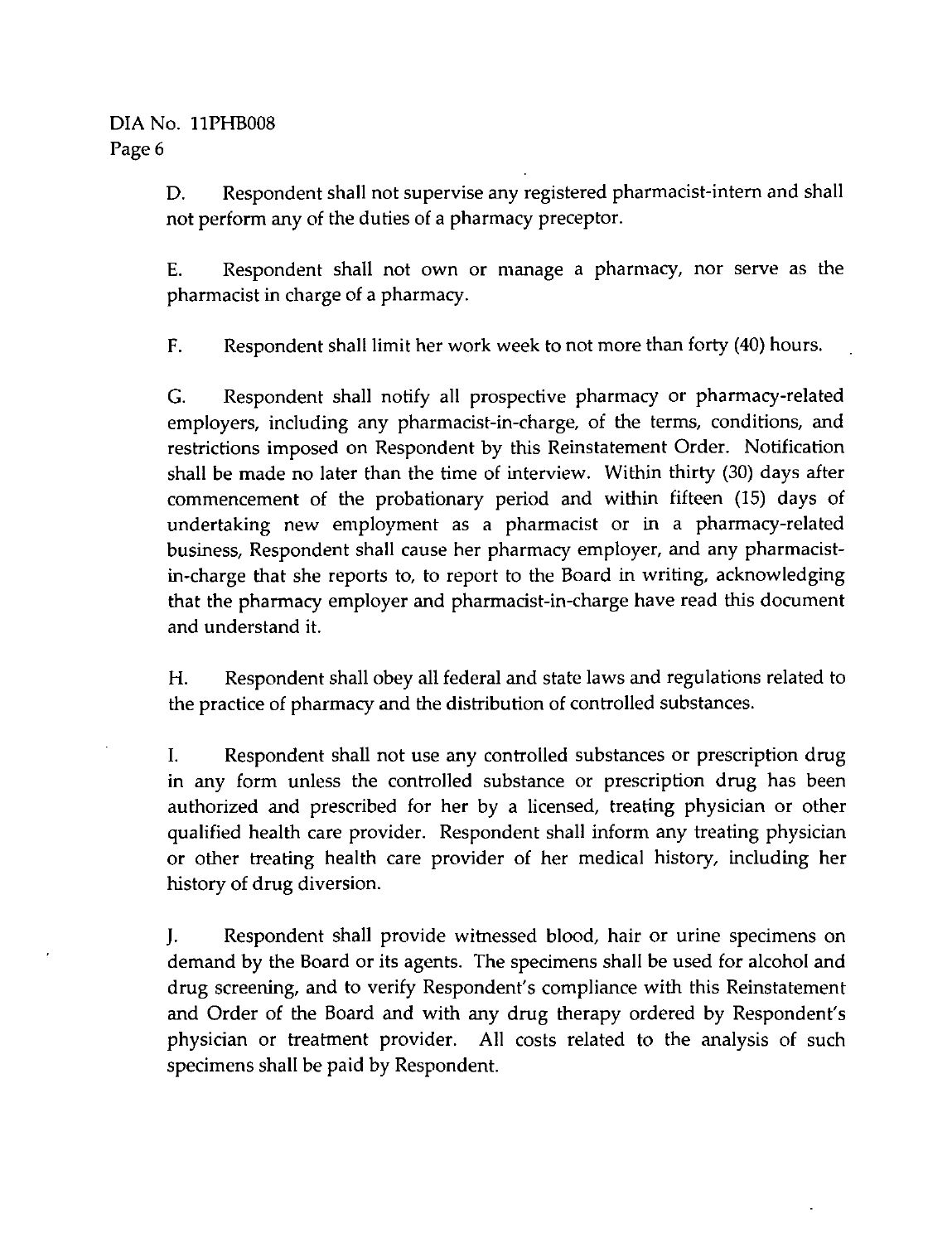K. To facilitate performance of the preceding paragraph. Respondent shall report to and provide a specimen to any healthcare provider specified by the Board-said healthcare provider to be located in reasonable proximity to Respondent-within 24 hours after notice from the Board requesting that Respondent provide a specimen. Respondent agrees to cooperate with the Board m establishing a specimen testing program through FirstLab, and hereby consents to disclosure to the Board, by FirstLab or any other testing facility, of all medical information, including test results, generated by Respondent's contact with the facility.

L. Respondent shall promptly provide, upon request from an agent of the Board, copies of or access to all of her medical records.

M. Respondent shall appear informally before the Board or a Board committee upon request for the purpose of reviewing her performance as a pharmacist during her probationary period. The Board shall give Respondent reasonable notice of the date, time, and location for such appearances.

N. Should Respondent violate or fail to comply with any of the terms or conditions of probation, the Board may initiate action to revoke or suspend Respondent's Iowa pharmacist license or to impose other licensee discipline as authorized by Iowa Code chapters 272C and 155A and 657 IAC 36.

Dated this  $/2$   $\frac{M}{2}$  day of January, 2012.

<u>Zusan</u><br>Susan Frey, Chairperson

Iowa Board of Pharmacy

cc: Scott Galenbeck, Assistant Attorney General

Any aggrieved or adversely affected party may seek judicial review of this decision and order of the board, pursuant to Iowa Code section 17A.19.